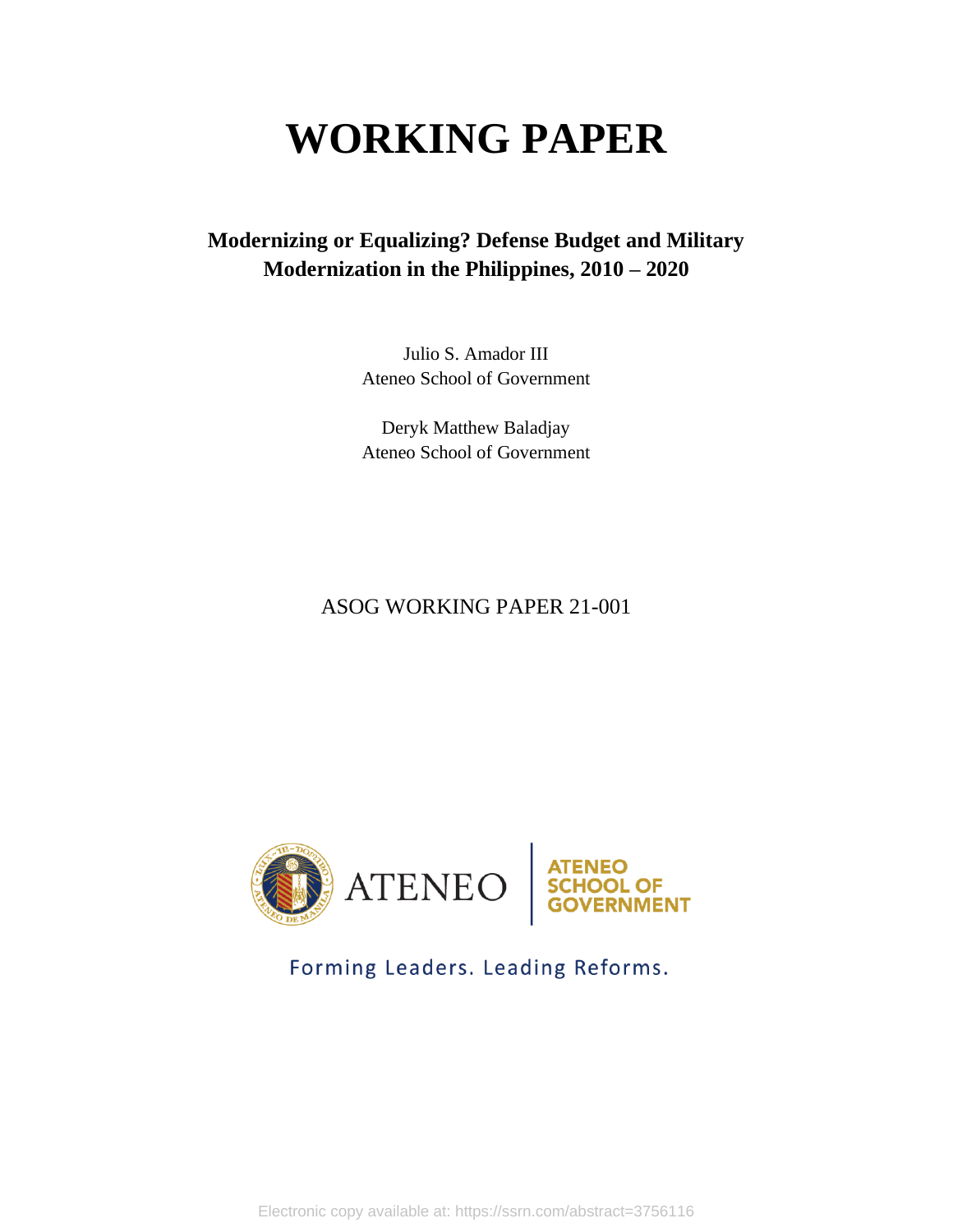## ATENEO SCHOOL OF GOVERNMENT WORKING PAPER SERIES

# **Modernizing or Equalizing? Defense Budget and Military Modernization in the Philippines, 2010 – 2020**

Julio S. Amador III Ateneo School of Government

Deryk Matthew Baladjay Ateneo School of Government

# **January 2021**

The authors thank Konrad Adenauer Stiftung-Philippines for their support. The authors also thank the cited military personnel, retired and active, for sharing their knowledge and expertise on the matter. The authors would also like to extend their appreciation to Matthew Uy for his assistance in transcribing interviews.

This working paper is a draft in progress that is posted online to stimulate discussion and critical comment. The purpose is to mine reader's additional ideas and contributions for completion of a final document.

The views expressed herein are those of the authors and do not necessarily reflect the views of Ateneo de Manila University.

Corresponding author:

Julio S. Amador III E-mail: jamador@ateneo.edu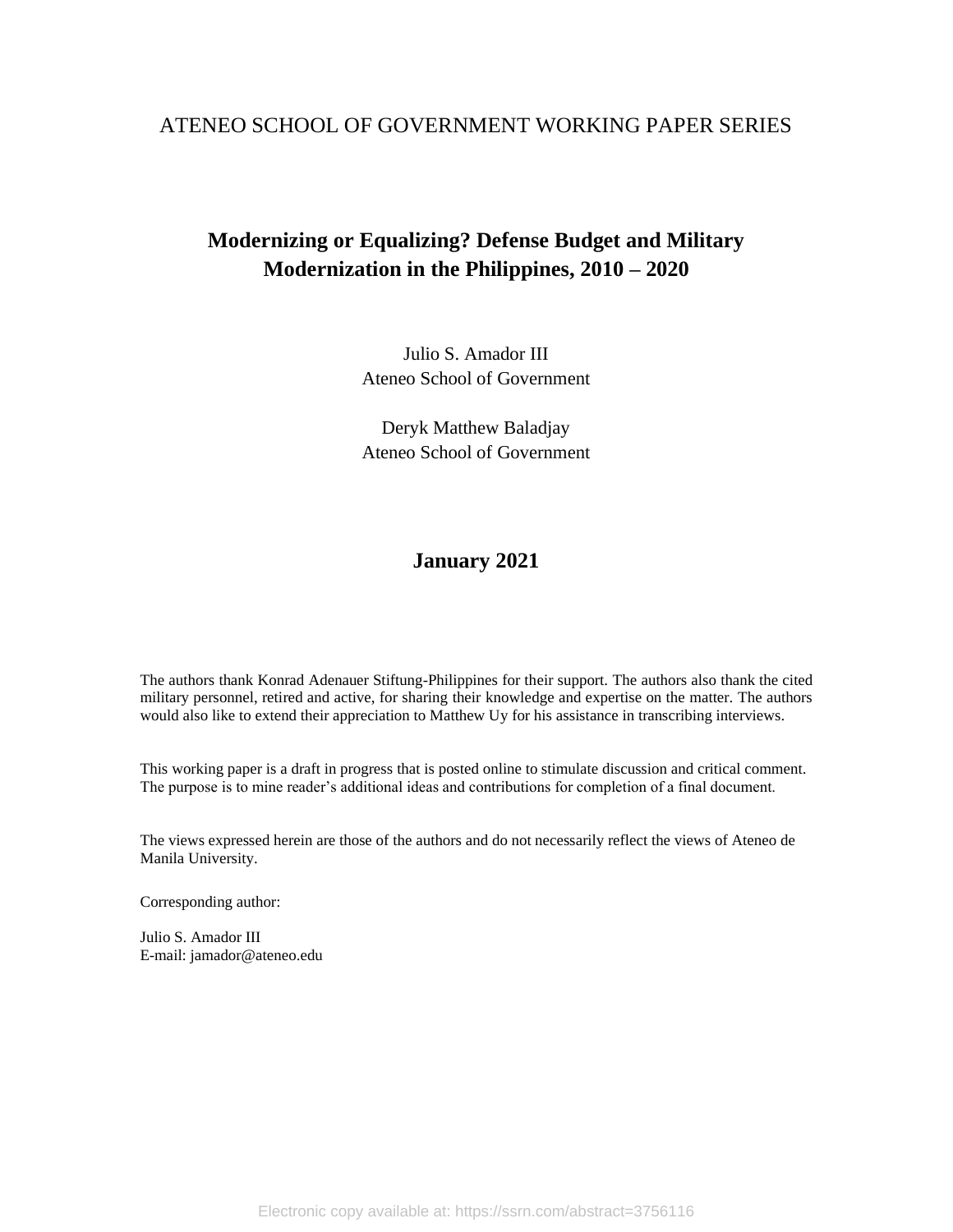#### **Abstract**

*The Republic Act (R.A.) 10349, otherwise known as the Revised Armed Forces of the Philippines (AFP) Modernization Program, is a recapturing of the AFP's initial efforts at modernizing. Successor to R.A. 7898, the document reorients the priorities and the fiscal responsibilities of the Philippine government in ensuring the modernization of the armed forces into the 21st century. The concept of modernization 25 years onward has matured but it has barely deepened much to the detriment of AFP itself. Despite warnings of external security threats, the study has found nominal evidence hinting at the defense budget's continuous prioritization of internal security threats. The study has likewise found nominal indicators that modernization funds set forth by R.A. 10349 are not utilized to 'modernize' the armed forces in the truest sense of the word. The study recommends addressing these issues of prioritization before any further attempt at military modernization.*

**Keywords:** Armed Forces of the Philippines (AFP); modernization; Republic Act 10349; defense budget; Duterte administration

#### **I. Introduction**

The Philippines faces external security issues in the South China Sea and the tri-border area in its southern front. The modernization drive of the AFP therefore becomes more crucial so that it can respond to the existing and future challenges. The Revised AFP Modernization Program (Republic Act No. 10349), which began in the second Aquino administration, is now on its 'second horizon' under the Duterte administration. However, no systematic study of the defence budget and the modernization funds have been conducted since the implementation of the Revised AFP Modernization Program in 2013. Examining the status of the first horizon and the current second horizon expenditures of the government would provide valuable insights into the budget and policy reforms needed for the next horizon which is slated to begin in 2022 and last until 2028 and hopefully, for any future modernization thrusts should the government pursue it. It is imperative to do a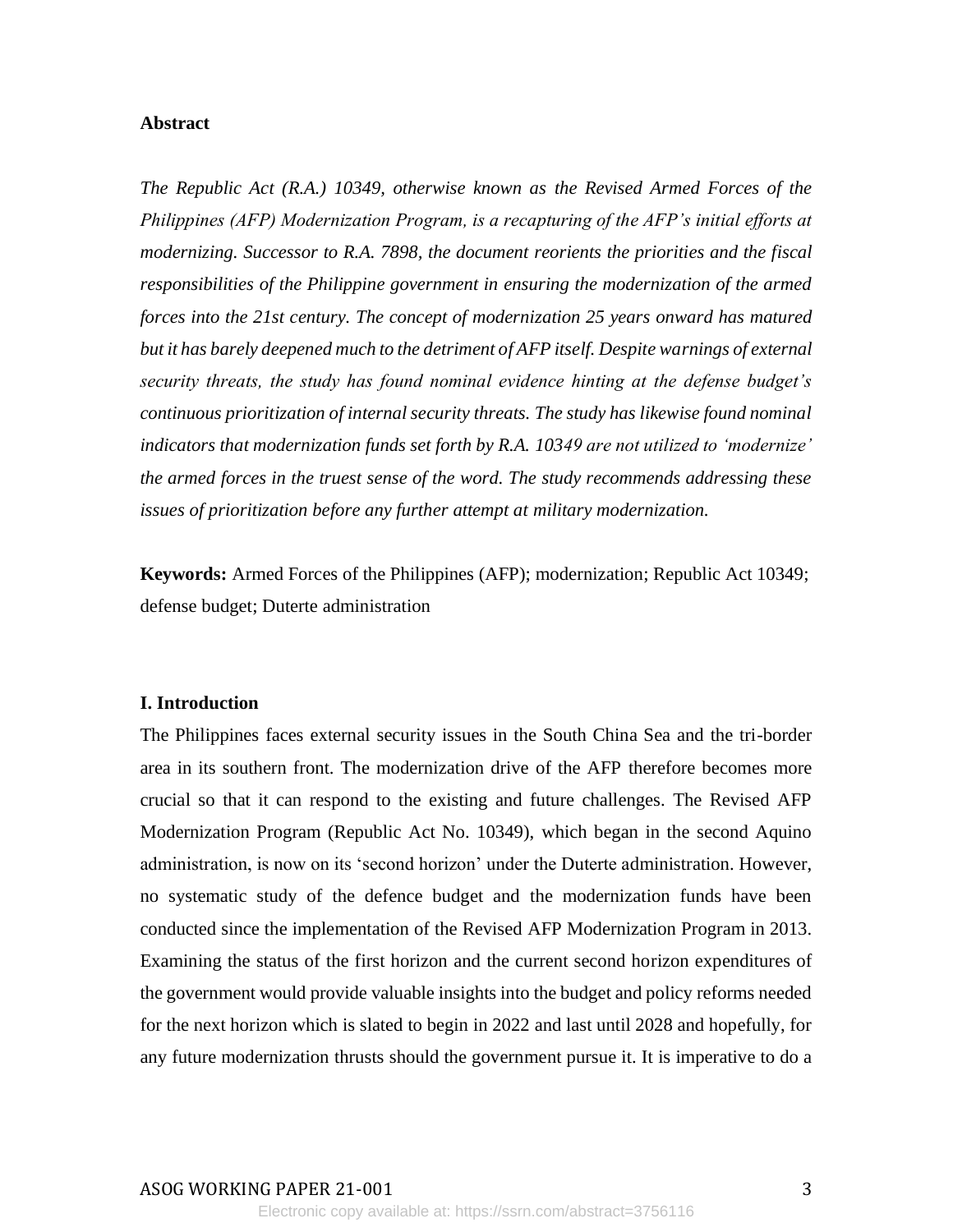baseline study that can inform the government of a priorities-oriented approach in defence budgeting.

The sustainable modernization of the Philippines' military is dependent on its prioritization in the budget. However, budgeting, expenditure, and acquisitions (through the modernization program) from 2010 to 2020 indicate otherwise. The study aims to provide an assessment of the Philippine Government's military modernization thus far which is now into the second phase of military acquisitions. In this regard, the study seeks to elucidate observable patterns of the military modernization with regard to its budgeting and expenditure. Finally, a priorities-oriented approach in preparation for the third horizon is provided with particular emphases on maritime capabilities to promote the protection of the Philippines' maritime domain.

Literature on the Philippine Government's defence budget and expenditure as well as its modernization in the process is scant and no holistic assessment has been made on the progress of the modernization. The decade beginning 2010 to 2020 encompasses a number of things. First, two administrations with completely different sets of priorities and present exigencies are compounded into performing the single-most ambitious military modernization since R.A. 7898: The second Aquino administration (2010-2016) and the Duterte administration (2016-2022). This presents challenges to the uniform and equal modernization of all branches of the Armed Forces of the Philippines, which leads to the second and final point.

Internal and external conflicts persisted in both administrations during the decade which warranted immediate military response. It is only in the emergence of existential security issues that the two administrations were prompted to divert resources to the military. For the second Aquino administration, China's challenge in the West Philippine Sea drove the modernization program. For the Duterte administration, counterterrorism and persistent insurgencies became the top security priorities.

The study will be using the Department of National Defense's (DND) fiscal data from the National Expenditure Program (NEP) of the Department of Budget and Management (DBM). Supplementing data from the defence ministry will also be utilized. Corresponding caveats from the dataset will be cited to annotate changes and adjustments accordingly.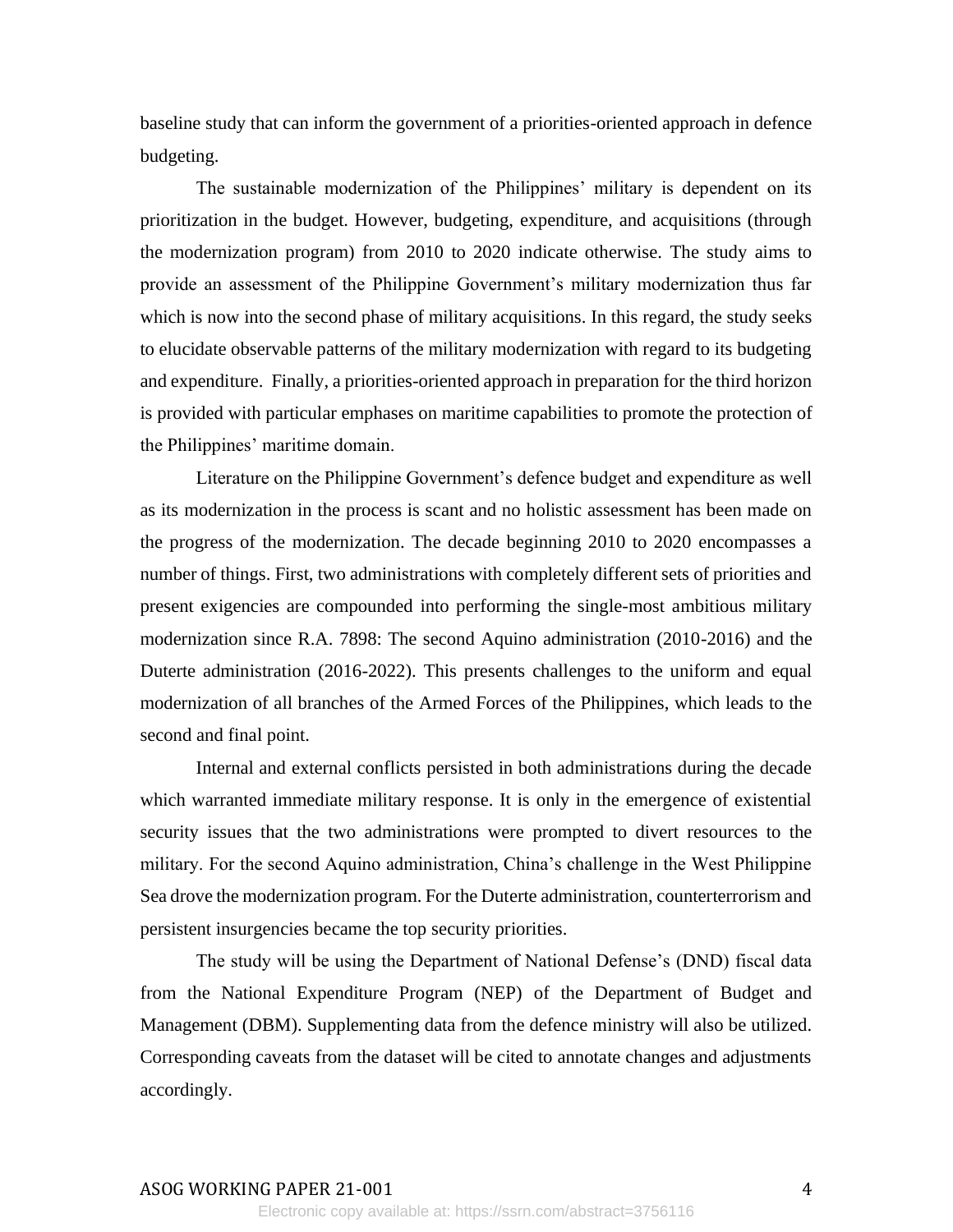#### **II. Methodology**

The study will take on a deductive format by beginning with existing government data from the DBM and the DND. The document in question is the National Expenditure Program from fiscal years 2010 to 2020. The study will quantitatively analyze existing government budget from 2010, which is the start of the second Aquino administration's budget planning, up to the recently approved 2020 budget of the Duterte administration.

The study will search for recurring patterns in the fiscal data and will proffer policy recommendations in preparation for the third horizon of R.A. 10349 come post-Duterte presidencies, to ensure uniform and anticipatory military budget preparation and modernization.

To complement the findings from the publicly available government data, the study will also employ a qualitative approach by incorporating non-probability purposive (expert) sampling techniques. This is done by supplementing the study with thematic findings from direct interviews with experts and practitioners who were involved with the defense budget and/or modernization program, and those with experience on the planning and implementation of the armed forces' modernization program. These includes active uniformed officers, former and active government officials, as well as retired career army personnel. The topics that will be covered include the status of AFP modernization, defense budget allocations and expenditures, and opinions on a local defense industry.

## **III. Review of Related Literature**

#### *Philippine national security issues in the last decade*

The Philippines' security climate in the last decade is replete with internal and external challenges. Concerns of paramount importance to the Philippine government ranges from non-traditional security issues like natural calamities and relief operations to traditional security issues like violent extremism and border protection.

#### *Internal security issues*

The most prominent internal security issue of the archipelagic country is non-traditional in nature: natural calamities – prominent of which are typhoons and storms. The frequency of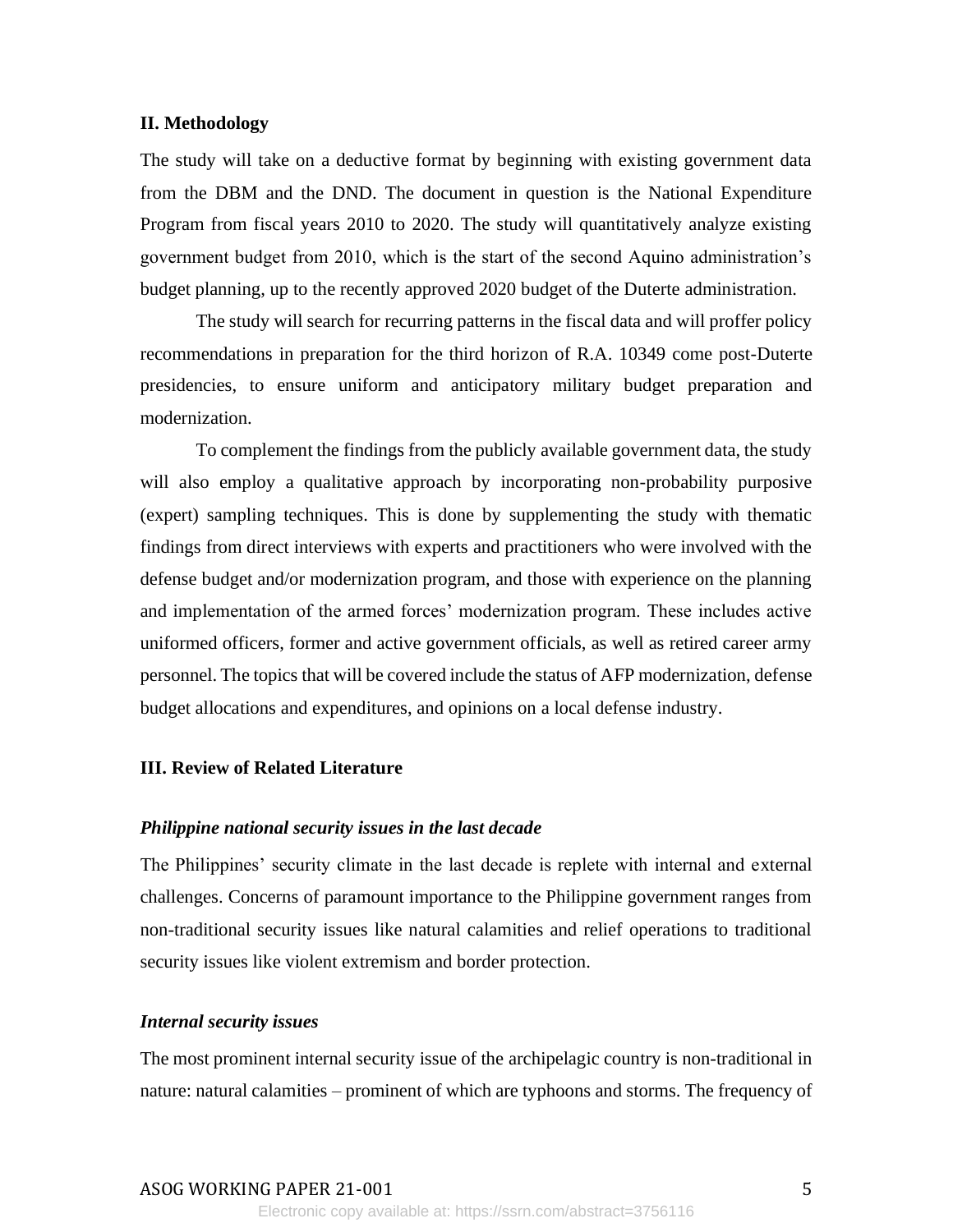this particular security issue makes the country susceptible to many other non-traditional security issues like food shortages, rising sea-levels, and shifting fauna migration patterns (Overland, Azlan and Charadine). In retrospect, seven of the top 10 costliest typhoons have transpired in the last decade, as shown in Table 1.

Typhoon Haiyan of 2013 garnered international attention for its intensity and scope. According to the Philippines' National Disaster Risk Reduction and Management Council, or NDRRM (), some three million families from 44 various provinces were badly affected by Typhoon Haiyan with the region of West Visayas registering the most share of affected. Timely response to these costly natural phenomena can make or break the country's economic recovery thereafter (Strobl). But the Philippine Government's humanitarian and assistance relief operations proved limited as "the first humanitarian and relief efforts were conducted by international relief agencies and foreign government such as the United States, Australia, Israel, and Japan, and not by the Philippine government" (De Castro 249).

Another immediate pressing concern for the Government had always been the 'chronic threat' of insurgent groups from the southern region of the archipelago (De Castro). Up to date, the two presidential administrations from 2010 to 2020 had openly engaged insurgencies with military might multiple times. The second Aquino administration had inherited a volatile Mindanao peace that resulted in escalation on two occasions, the first of which was the so-called 'invasion of Sabah' (Lau 268).

The second was the controversial Mamasapano clash of January 2015. Maguindanao had been the site of the controversial counterterrorism effort against the Jemaah Islamiyah-linked Bangsamoro Islamic Freedom Fighters (BIFF) and the Moro Islamic Liberation Front (MILF) that led 44 Special Action Force personnel to their deaths. Both incidents led to temporary suspensions of Senate hearings on the then-proposed bill "Bangsamoro Basic Law" (De Castro 2014b, Lau 2014).

The Duterte administration, on the other hand, had to grapple with the mounting threat of the Islamic State of Iraq and the Levant (ISIL) in Marawi, Lanao del Sur. The AFP responded by launching initial operations to capture ISIL-affiliated Abu Sayyaf only to be met with a Marawi armed to the teeth by militants (De Castro). The ensuing battle between the AFP and ISIL lasted five-long months (Stange 239).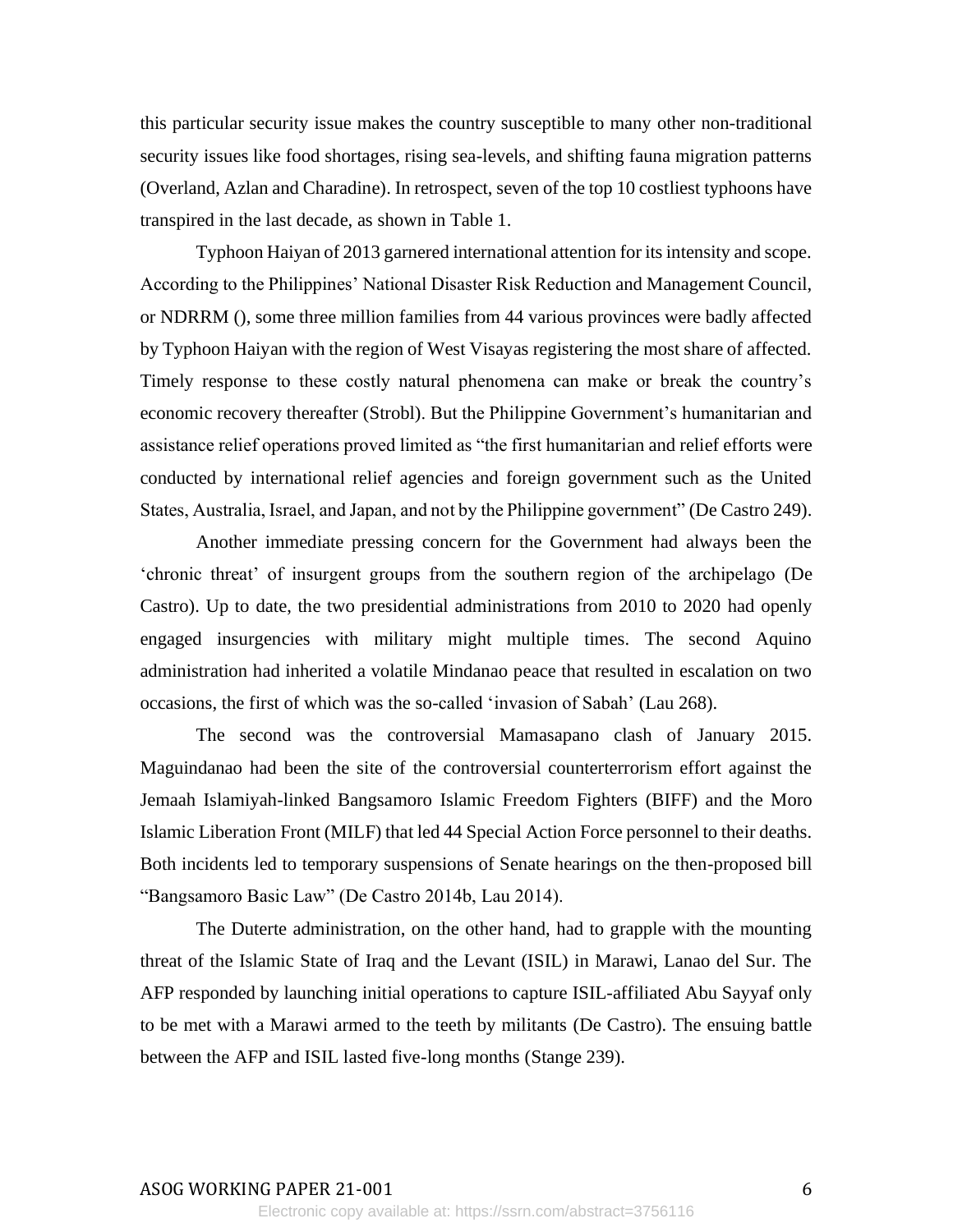The post-Marawi scene is rife with uncertainty and the newfound peace of the Bangsamoro Autonomous Region in Muslim Mindanao, as Quinton Temby () pointed out, is at risk of being jeopardized by the evolving decentralization of clandestine terrorism (Franco 6).

#### *External security issues*

The external security scene in the South China Sea was likewise replete with uncertainties from persisting issues (Dolven, Lawrence and Lum). In the span of two presidential administrations, the Philippines' alliance with the United States was drastically tested (Kahin). The increasing assertiveness of China in the disputed maritime territories prompted both Philippine administrations to spring into action (De Castro). The Philippines had once largely benefitted from a so-called equi-balancing foreign policy between its ally, the United States, and the rising economic giant, China. But the early 21st strategy had fallen out due to China's increasing territorial assertiveness (De Castro 373).

Two years after the deterioration of political ties between the Philippines and China, the 2012 Scarborough Shoal Stand-off transpired. This has prompted the second Aquino administration to shift its foreign policy against China's realpolitik (De Castro). The second Aquino administration disassociated itself from the equi-balancing of the previous Arroyo administration and veered towards the United States for assistance in setting up its defense posture (De Castro). But even this proved futile as the United States is careful not to trigger geostrategic rivalry with China (De Castro).

The successor administration of Rodrigo Duterte has likewise disassociated from his predecessors' strategic balancing foreign policies. To strategically cope with new security concerns, the Duterte administration pursued warmer diplomatic ties with China without losing sight of its sphere of traditional allies (De Castro). Earlier speculations of this foreign policy trajectory included garnering economic largesse from China's Belt and Road Initiative (BRI) or cushioning the growing threat of China's assertiveness in the region (De Castro). And indeed, there are underlying connections to these variables (De Castro). While these have cushioning effects on China's assertiveness, this will not easily translate to permanent and meaningful guarantees (De Castro).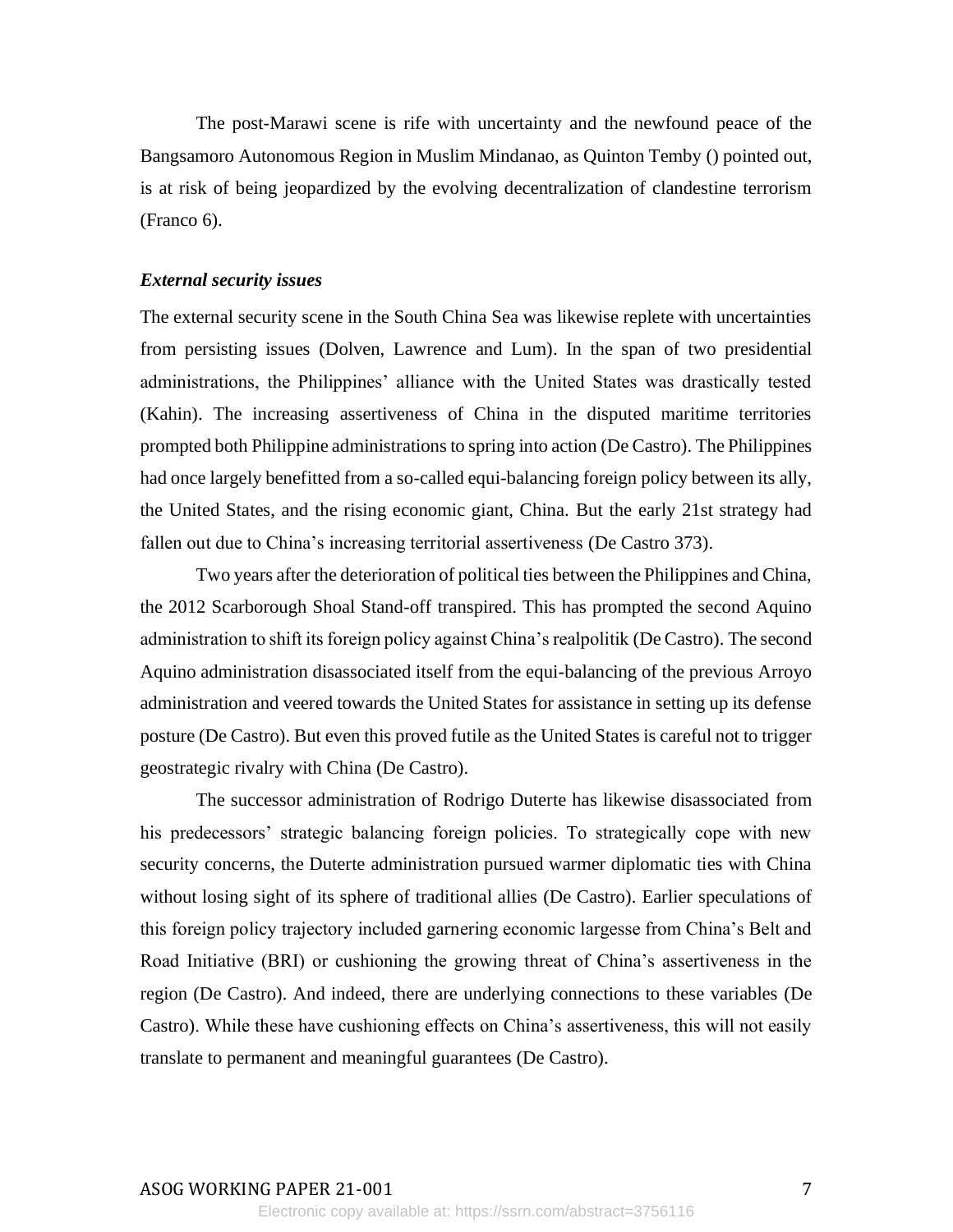This has led to a crisis in the Philippine-U.S. alliance (De Castro 2017d, 2018a). The gravity of China as an increasing threat, not only to the Philippines' national security but also to the regional stability, may not have been stated sufficiently. It is, therefore, all the more important for countries, like the Philippines, to continue fostering ties with its traditional allies (De Castro and Lohman 2011, De Castro 2018a).

According to Adam Liff and John Ikenberry (), China's rise is likely to disrupt the regional order in the East and Southeast Asia. At best, East and Southeast Asian responses to maritime disputes persist somewhere between cooperating with or struggling against China (Thayer). But even these responses pale in comparison to the threat that China's assertiveness poses. De Castro () highlights how the Philippines' legal battle against China in the Permanent Court of Arbitration still seemed futile.

China observers like Mike Huang (), Richard Turcsányi (), Andrew Erickson, Joshua Hickey, and Henry Holst (), and James Fanell () all agree that China's military build-up is provocative and indicates no end to the economic giant's assertiveness in the region. But according to Turcsányi (), the "Chinese assertiveness" narrative lacks rigor and fails to capture the reality of China's actions in recent years. Instead, the author proffers a robust understanding of international power that China has cleverly exercised since 2009. China's growing power should be measured least by its assertiveness alone but by what legitimations its assertiveness is justified and feared: its military, economy, and national performance – components of a comprehensive concept of international power (Turcsányi 79). Erickson, Hickey, and Holst (11) on the other hand, confirms this concretization of Chinese power. James Fanell () likewise agrees with the contention that China's force structure is expanding.

These further indicate that China's global naval strategy has taken on more substance than was imagined by the Philippine Government. Hence, responding to these pressing issues promptly is critical in assuring the Philippines' credible defense posture against untoward grievances to its national security.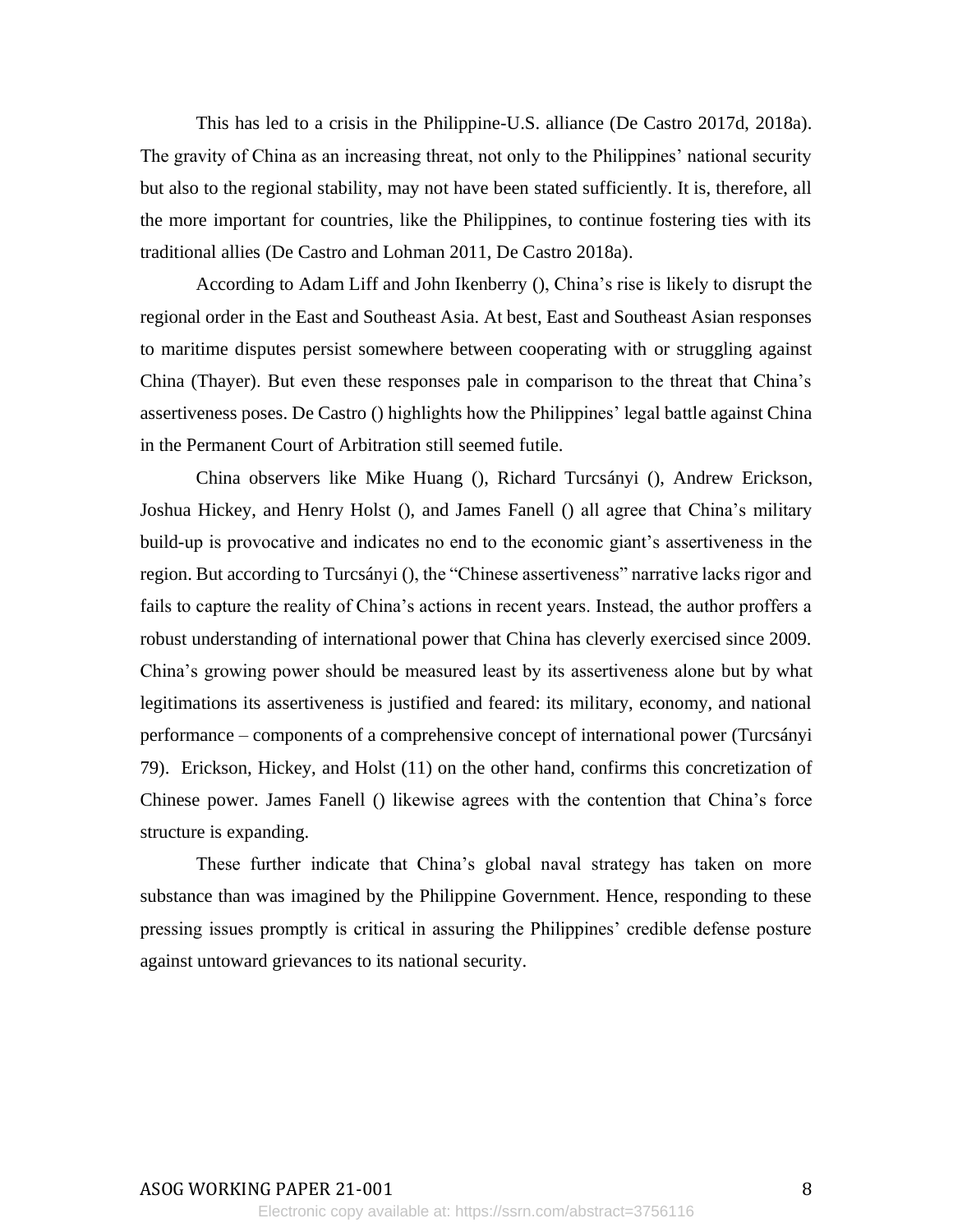#### **IV. Results and Discussion**

#### *Persistence of External Challenges: Maritime Domain Concerns*

Maritime domain concerns are one among the many cruxes of the Philippines' bilateral relations with its regional neighbors. While maritime concerns allude to geographical and cartographical disputes of the yesteryears, much of the persisting ones have immediate implications to the Philippines' national security (Nagasaka).

In her presentation to the National Maritime Summit in the Philippines last October 2019, Dr. Rhodora Azanza () presented the significance of the *blue economy* concept in harnessing ocean-based resources for economic gain. Based on the 2017 study of the same title, Dr. Azanza et al. () pointed out that the Philippines could merit a conservative sum of more than US\$ 90 billion (Php 4.3 trillion) should it pursue maximizing and sustaining its blue economy. Drawn from the Changwon Declaration of 2012 (PEMSEA), the *blue economy* propels the sustainable development goals into maritime economics.

However even economic statecraft, like the blue economy, is subject to the ebbs of regional geopolitics. Prominent among these geopolitical concerns is the threat of China's growing assertiveness in the region (Turcsányi). China's expansive claims have coincided with many of Southeast Asian states' maritime claims like Vietnam, Malaysia, and Indonesia. To back its assertive claims, China has also evolved the way it conducts its naval patrolling and policing capabilities – evolving from its acclaimed *peaceful* rise to one that is outrightly *provocative*.

The matter of China's rise and regional prominence has been the site of contested debate in the recent decades. Hiroaki Ataka (89) claims that the maritime disputes have reshaped the interests and identity of China to become more solitary while being "aggressive" in its foreign policy campaigns, all the while maintaining the "peaceful rise" narrative.

To reconcile this multifaceted understanding of China, it is best to take this reality as it is, argues Nie Wenjuan (). Each of these multiple realities buttresses a different nuance of Chinese identity and each equips China with a specific set of strategies and policies toward maritime disputes (Wenjuan 197). Vietnam, for example, understands this complexity well that it has adopted a variety of strategies responding to various advances

## ASOG WORKING PAPER 21-001 9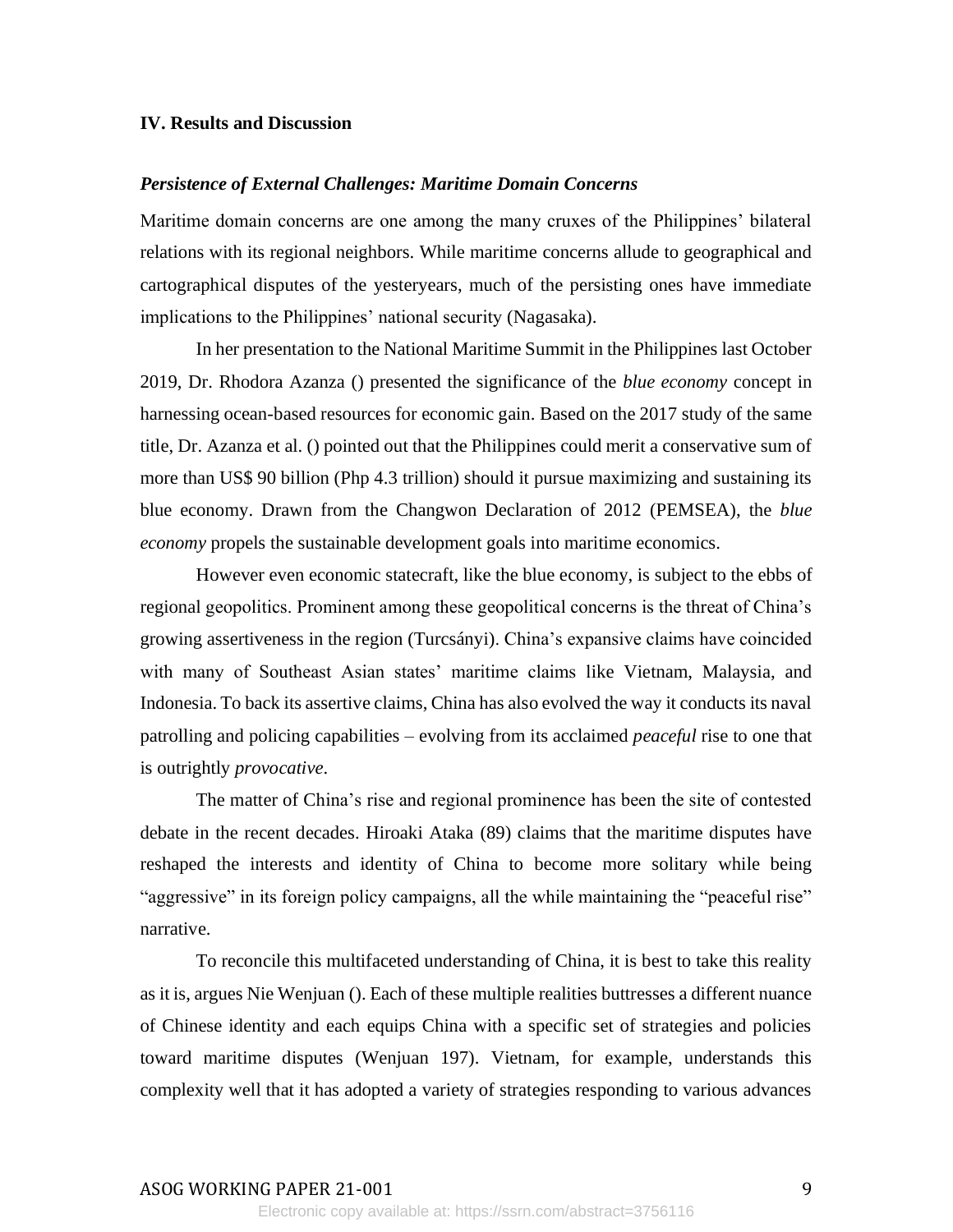by China (Hai). The uncertainty of China's action almost always leads claimant-states like the Philippines to a specific set of actions. These uncertainties carry with them geopolitical hypotheses easily measured and observable in the maritime disputes.

The Philippines finds itself in a similar position and no less enmeshed in a powerplay between big powers (Scobell 2018, Willoughby and Medillo 2020). What this particular understanding of China yields for the Philippines simply is that its assertiveness and, by logic, its aggression is here to stay. In fact, signs of new forms of Chinese assertiveness was evident as early as 2013 and maybe even earlier, as noted by Michael Yahuda (). A peaceful relationship or bargain with China can be guaranteed only for so long (Ratner). Preparation for these geopolitical upsets is key.

The reality of an economic setback by China's maritime assertiveness also hits home in the Philippines. The economic value of the strategic resources found in the disputed territories should be sufficient reason to protect these. While the legitimacy of China's stake in the disputed regions appeals to broader theorists, the reality on the ground, however, is different. Sea lines of communication in the South China Sea has been hindered by China's concerted militarized efforts (Rahman and Tsamenyi 329). These profound levels of aggression have been taking place since 2010 with each year yielding an unprecedent level of exacerbation from the last (Rahman and Tsamenyi 2010, Turcsányi 2018).

Precisely because of its calculated use of coercion, China's efforts in maritime disputes is no longer one of "grey zone" strategy, but an approach that is "hybrid" – where it pits its provocation (and its inherent risk of war) with claimant-states' non-use of force (Patalano). Maritime economies, like the Philippines is likely to suffer the most from this new form of aggression if it does not prepare for this (Kelly).

All these discussions evidence the preponderance of maritime concerns and the evolution of China's capabilities in asserting its claims. It is critical, therefore, for the Philippines' national security and intelligence community to direct its attention and to reorient its energies toward this primary security concern.

A broader approach is for the Philippines to take part in the regional pursuit of protecting the maritime order and the many rules it enshrines (Strating). While leaving pockets of opportunities for cooperation is a welcome strategy, it should be stressed that

#### ASOG WORKING PAPER 21-001 10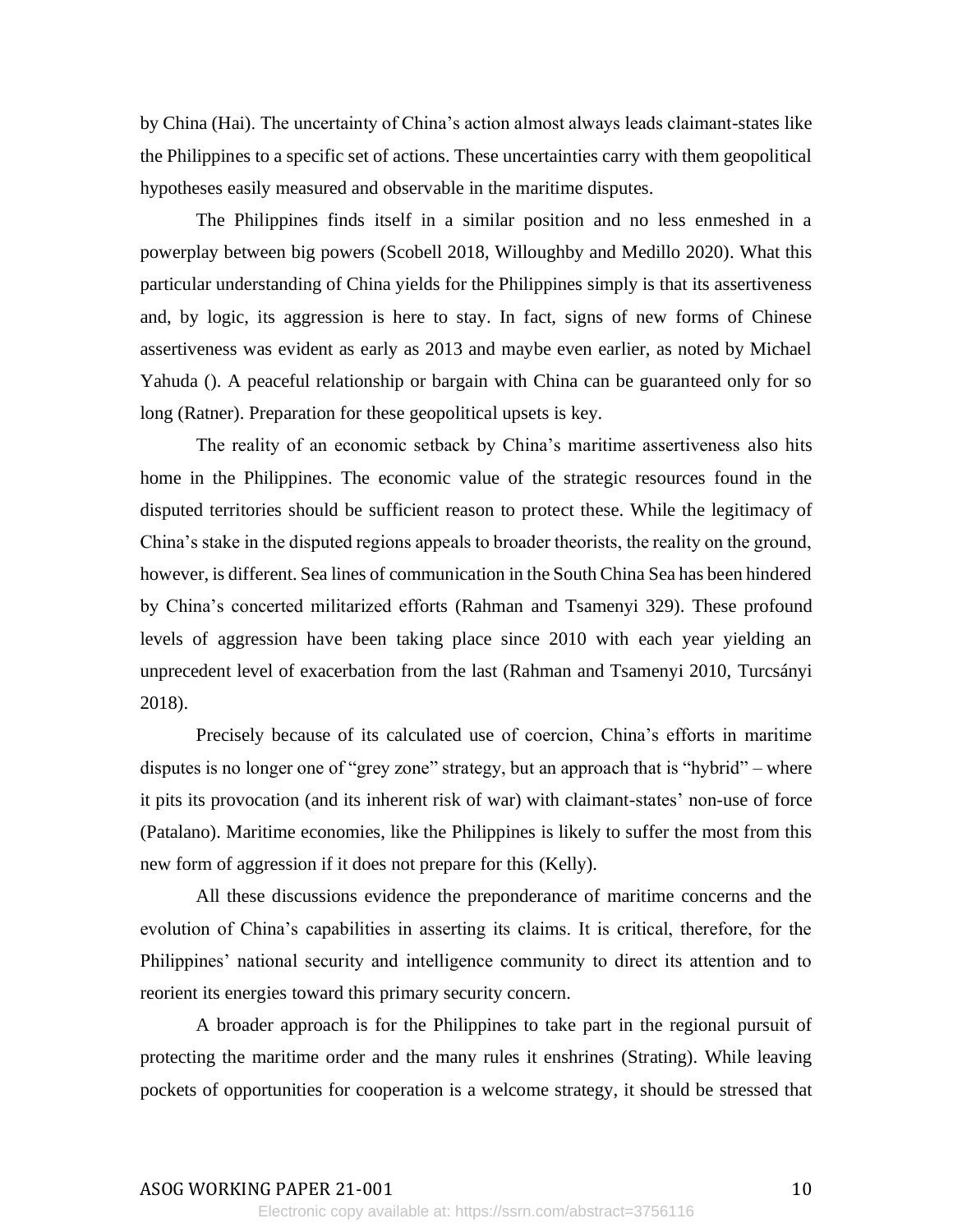China's provocative strategy is not (Morton 940). Removing China from the equation is a facile judgment, argues Katherine Morton (Ibid.). Much so is the constant resort to defeatisms. The 2016 ruling of the Permanent Court of Arbitration against China, in fact, has allowed for the facilitation of this maritime order and has given the Philippines legal merit to defend its claims in the disputed territories (Davenport).

As maritime claims intensify among claimant-states, so does a state's need to modernize its military capabilities; and because responding to regional geopolitics with interim solutions is not the way forward as argued by Willoughby and Medillo (), it is imperative that the Philippines must have the necessary tools and capabilities to back its claims. A state's foreign policy is only as effective as its existing capabilities and future procurement plans.

### *The R.A. 10349 and Defense spending: Persistence of internal priorities*

Taking a closer look at the defense budget from 2010 to 2020 reveals significant developments. Former military planners and decision-makers like Retired Commodore (COMMO) Roland Recomono () and Retired General (GEN) Eduardo Oban (), who had been extensively active in the first Modernization Program of the AFP, understood that R.A. 10349 addressed some of the logistical concerns brought about by the first Modernization Program.<sup>1</sup> It was only midway of the first Modernization Program that certain logistical and acquisitional issues of the program were brought to light by the 2003 Joint Defense Assessment (JDA). Since then, a significant effort to institutionalize the critical assessments of the JDA was made on the part of the defense and national security establishment. This included the management system called the Defense System of Management (DSOM). A move towards institutionalizing a system of managing defense acquisition is important (Bucur-Marcu, Fluri and Tagarev). This move was underway in the Philippine defense and national security establishment.

By the time R.A. 10349 had been legislated in 2011 in an effort to renew the Philippines' modernization thrust, new sets of acquisitions were now met with a fully equipped system of logistics, capabilities priorities, and a procurement law legislated in

<sup>1</sup> COMMO Roland S. Recomono AFP RET was the Chief of the AFP Modernization (R.A. 7898) in 2009. GEN Eduardo S.L. Oban Jr. AFP RET was AFP Chief of Staff from March 2011 to December 2011.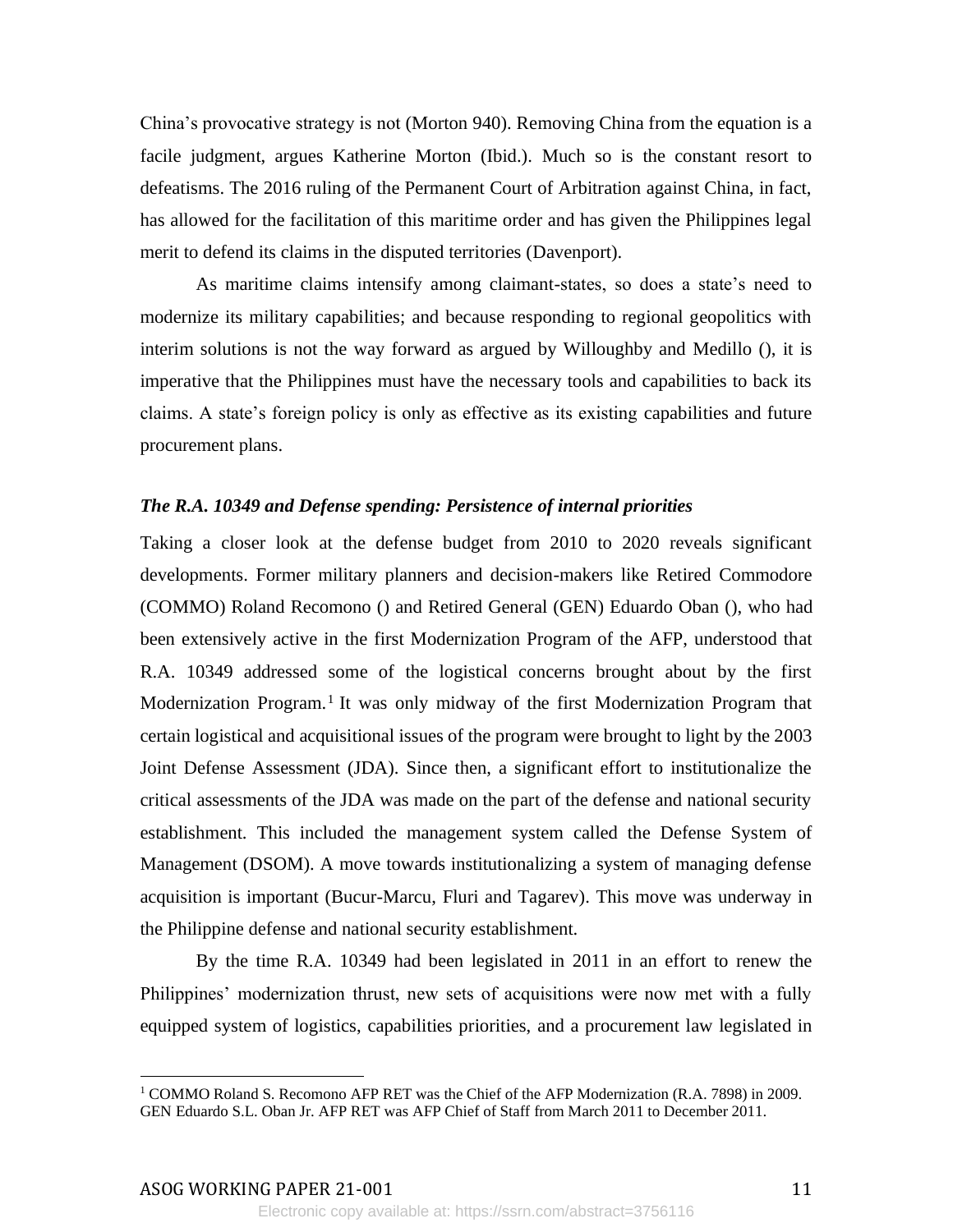2003 (R.A. 9184). According to Article 3.1.1.a of the DND's Department Circular No. 03 sr. 2013, "The acquisition of air force, navy and army equipment and materiel of such types and quantities shall be made in accordance with the need to develop AFP capabilities pursuant to its modernization objectives in accordance with DSOM" (T. R. Department of National Defense, DND Circular No. 3, sr. 2013 6). The same circular defines DSOM as "strategy-driven, capability-based multi-planning and execution process" (Ibid., p. 5).

This section closely looks at the defense budget and spending in two significant and related respects. First, we look at observations of the AFP related funds in the defense budget, in particular that of the Philippine Army's (PA), the Philippine Air Force's (PAF), and the Philippine Navy's (PN). Lastly, we look at the horizon-specific funds of the branch services and how this relates with their corresponding defense budget and spending. For this purpose, we observe the three main branch services with the inclusion of the AFP's General Headquarters (GHQ).<sup>2</sup> Because R.A. 10349 project costs are made public (apart from the actual Horizon list for security reasons), a minimum level of analyses can be inferred to point out trends.

#### *Observations of the AFP budget*

A closer examination of the budget allocation for the AFP will indicate sweeping trends. In particular, the PA has gained much more attention of the defense establishment.

According to Figure 2, the Government has maintained its investment in the PA.<sup>3</sup> The 2020 defense budget follows this trend of prioritizing the PA. In fact, the PA's defense budget share accounts for the lion's share across the three AFP branches and outpaces the combined budget shares of the PAF and the PN for most of the decade. Increased expenditure in the PAF and PN has likewise been noted in FY 2016-2017 when the South China Sea dispute was at its climax.

But according to the interviewees of the study, this stark imagery of AFP's defense budget shares do not tell an accurate story of the defense establishment's investments on

 $2$  The research is careful to include GHQ in most analyses. This is because GHQ comprises of four subinstitutions: 1) the GHQ proper, 2) AFP Medical Center (AFPMC), 3) the Philippine Military Academy (PMA), and 4) the Presidential Security Group (PSG).

<sup>&</sup>lt;sup>3</sup> Interview with uniformed personnel of the army confirms that PS (Personnel Services) of AFP from the defense budget supports personnel, both active retired. Since the Army holds the largest share of personnel count of the AFP, allocation for its maintenance is likewise the lion's share of the defense budget.

Electronic copy available at: https://ssrn.com/abstract=3756116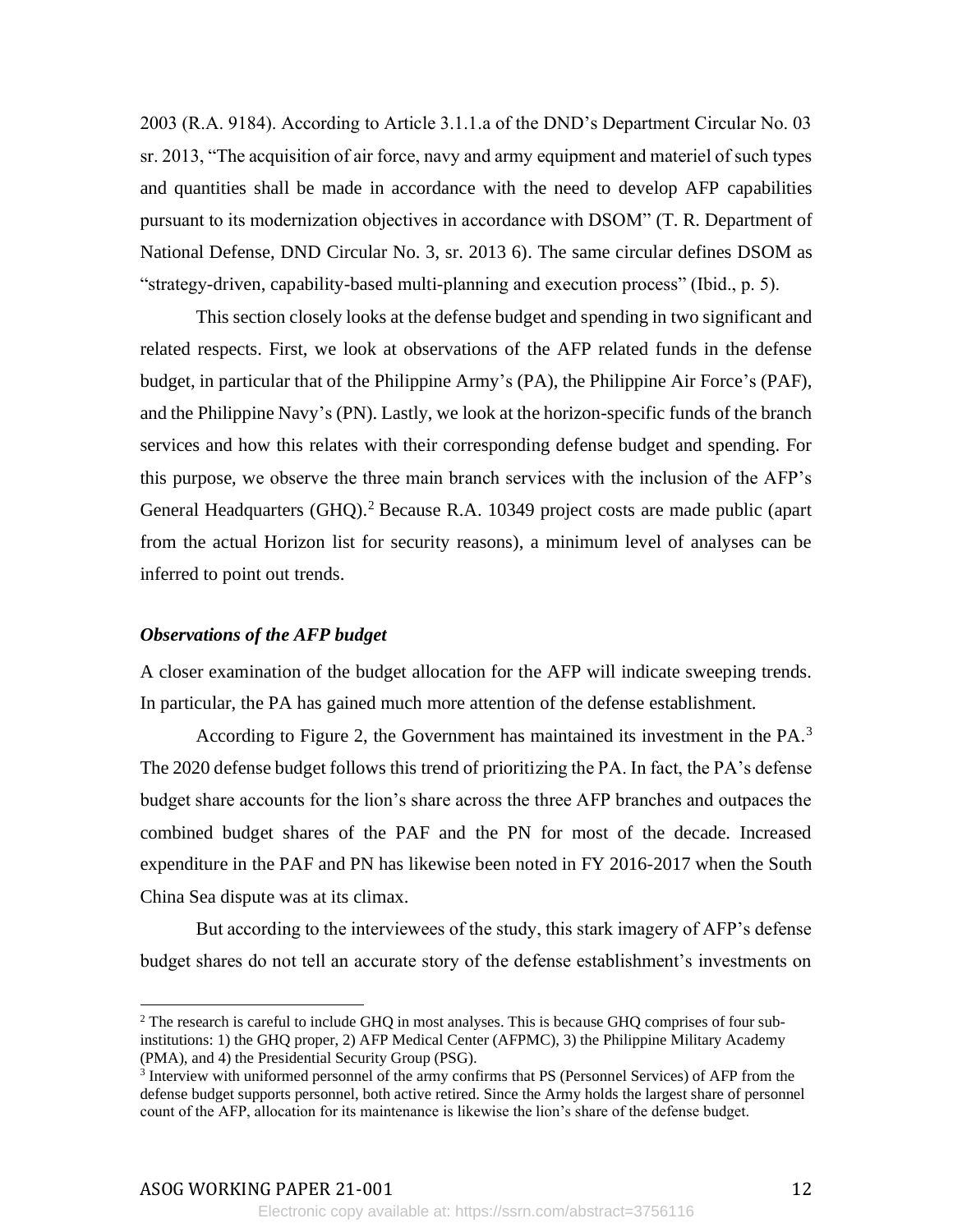the armed forces. To better capture an accurate picture of the defense budget, the numbers are further broken down to three sub-categories of expenditures: 1) personnel services (PS), 2) maintenance and other operating expense (MOOE), and 3) capital outlays (CO).

As shown in Figures 3, 4, and 5, all branch services have prioritized attending to PS. Funds for personnel services are diverted to the wages and salary of active officers and government officials as well as to the pension for retired military officers (Department of Budget and Mangement). One uniformed personnel interview opined that because the PA holds a large cadre of foot soldiers, it is only natural that the defense budget shares will reflect this size (Despi).

Historical antecedents also played a significant part as to why PA garners a lion's share of the defense budget. A majority of the uniformed personnel interviewees, both active and retired, have agreed and indicated that historically, the army has generally been the recipient of a majority of the defense budget. Prior to the fist modernization program, circa post-World War II, the AFP's mindset has largely been geared towards countering internal threats to national security while leaving external security measures to traditional allies like the United States. The immediate force in need of bolstering to respond to internal security threats was the Philippine Army. This mindset has been translated into the 21st century, as the AFP continues to grapple with a dwindling internal threat.

Second to the PS is the MOOE. Funds for the MOOE are utilized for the operation of government agencies in executing their constitutional mandate. This may also include planned programs that a specific agency aims to hold for the coming fiscal year. Lastly, the CO, which is meant for the sustainment, procurement, and upgrading of assets, barely garners significant allotment in the budget appropriation. Both of these government expenditure classes come last to personnel services.

While investing on the PA is not problematic on its own, new and emerging security issues (with maritime domain in particular) should mostly be dealt with by the Navy and the Air Force and not simply just by the Maritime Divisions of the Army and of the police force.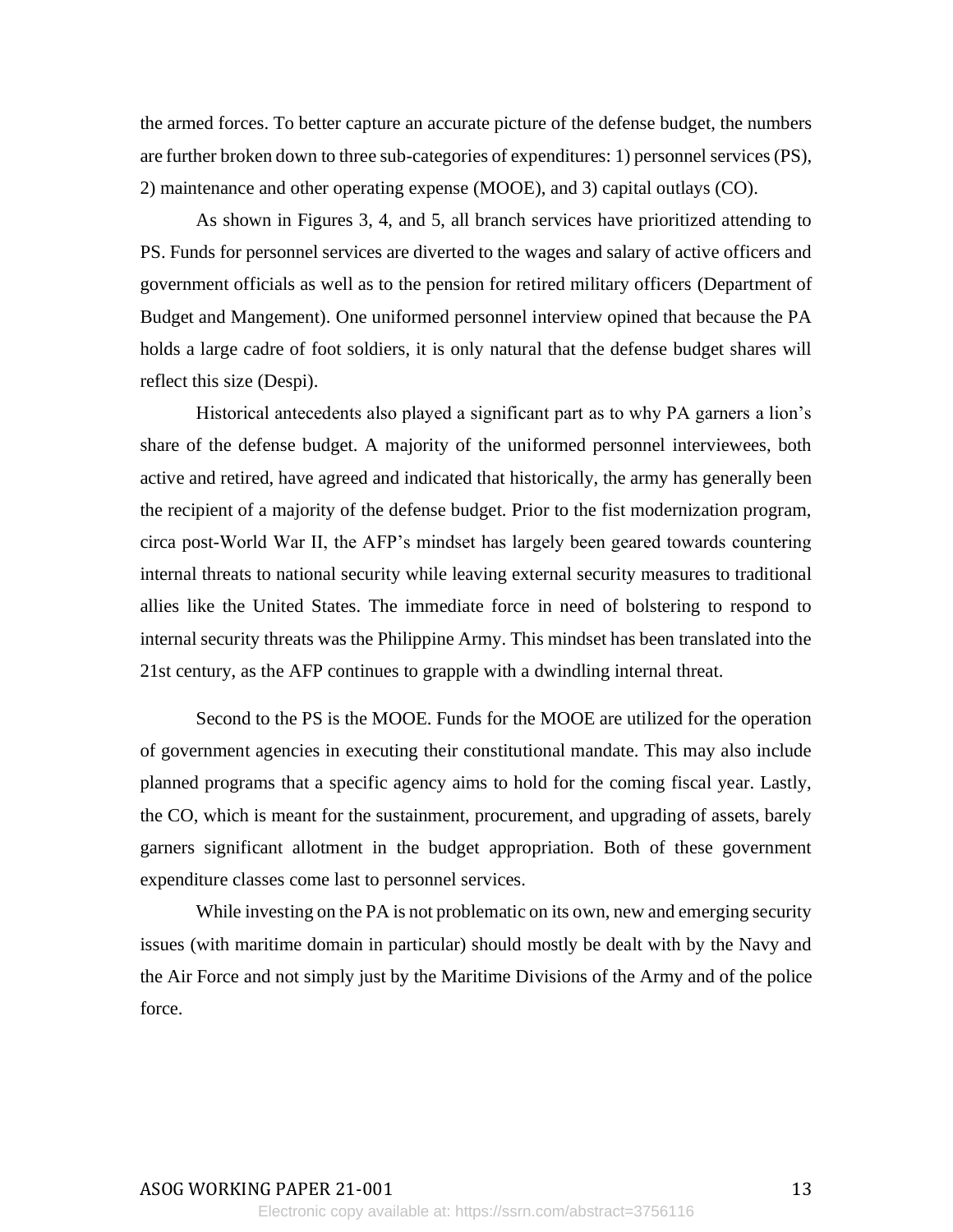## *Horizon-specific observations*

Given the budget data for the AFP, the study examines Horizon-specific data by closely examining the relationship between publicly available data on defense budget and extrapolated data on the AFP's Revised Modernization funds. Below is a tabulation of the R.A. 10349 funds, as summarized by Table 2.

According to uniformed personnel interviewees, the increase in second horizon item list cost accounts for the reemphasis of spending on military assets for the PAF and PN. RADM Rommel Jude G. Ong () stated in the interview that the second horizon acquisitions are geared towards the strengthening of both the PAF and the PN.<sup>4</sup> Alongside GEN Emmanuel T. Bautista AFP RET (), both retired officers understood that the modernization of PAF and PN was meant to assist both services to "catch up" with the PA. This new insight matched with the historical antecedent mentioned earlier.<sup>5</sup> A side-to-side comparison of the AFP's defense budget and its respective R.A. 10349 funds will indicate some noticeable observations. First, PA's high share in defense budget is observed with a low share in R.A. 10349 funds in both horizons. Second, PN, PAF and GHQ's respective shares in the defense budget is observed with relatively high shares in R.A. 10349 funds in both horizons.

The defense budget for 2012 and the modernization-excluded 2018 defense budgets of PA, PN, PAF and GHQ/GA indicates compensatory levels for their modernization shares for first horizon (2013-2017) and second horizon (2018-2022) respectively. This is highlighted in Figures 6 and 7 respectively.

In Figures 6 and 7, PA's high shares in the defense budget is coupled with low shares in modernization. On the other hand, PN, PAF, and GHQ shares in the defense budget is low, coupled with relatively high shares in modernization. In the case of GHQ, defense shares could be lower as the defense budget data is an aggregation of four subagencies. This suggests that R.A. 10349 funds is indeed utilized as a way for PAF, PN, and

ASOG WORKING PAPER 21-001 24

<sup>4</sup> RADM Rommel Jude G. Ong AFP RET was Flag Officer in Command of the Philippine Navy. After 32 years of service in the military, he engages the public through the Security Reform Initiative. He is currently Professor of Praxis at the Ateneo School of Government.

<sup>&</sup>lt;sup>5</sup> GEN Emmanuel T. Bautista AFP RET is former Chief of Staff of AFP from January 2013 to July 2014. It was under his leadership that the AFP began its modernization under the first horizon of the Revised AFP Modernization Program. Prior to his appointment as Chief of Staff, he was Chief of the Army from November 2011 to January 2013.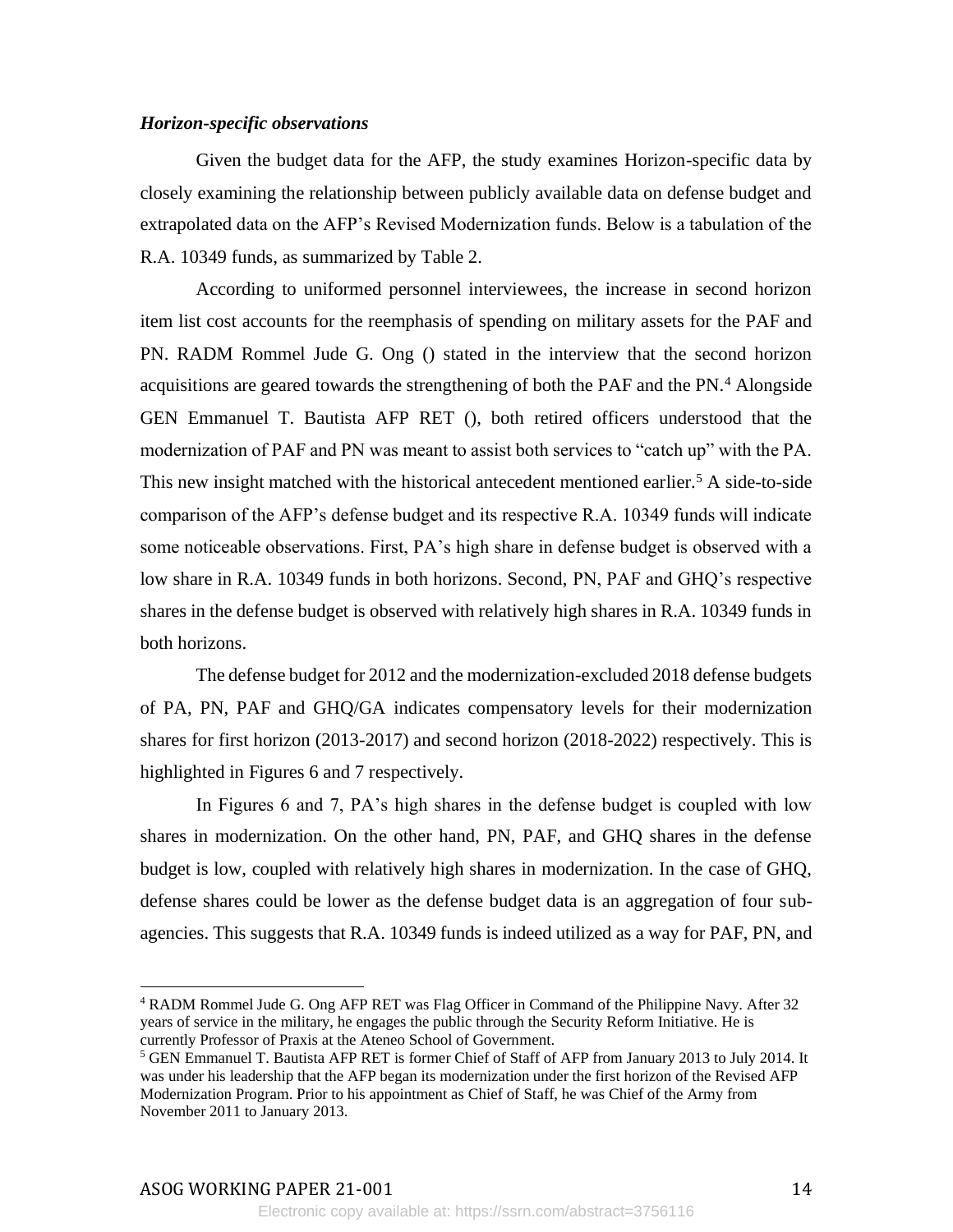GHQ to "catch-up" with the PA. Instead of being utilized as a 'modernizer,' modernization funds have been, instead, modestly used to 'equalize' all AFP branches.<sup>6</sup>

This study has thus far established that the prevailing threat is primarily maritime, territorial, and economic in nature and that the Government's defense budget prioritization remains fixated on the Philippine Army. This stress on the Philippine Army is motivated by historical antecedent, legislative mandate, and organizational facticity.<sup>7</sup> A brief look at their defense budget and modernization funds indicate that disparity in the former may possibly reflect on the utility and distribution of the latter. A rethinking of modernization is needed to ensure that the AFP, as a whole, is well-equipped to address long-term external security threats.

#### **V. Conclusion**

This study argued the inherent disjoint between emerging threats to national security and the defense budget prioritizations. Although R.A. 10349 has accommodated points of improvement from its predecessor law (R.A. 7898), it has much to do in terms of improvement. A number of respondents have gone on record to proffer their observations of the current track and status of the Revised AFP Modernization Program and have likewise confirmed the findings of the study. Nominal values found in the National Expenditure Program from 2010 to 2020 and funds reserved for the Revised AFP Modernization Program indicate a continuous emphasis on internal defensive and offensive capabilities. Noteworthy also are the Philippine Air Force's and the Philippine Navy's significant strides in purchasing external defense capabilities in response to growing concerns over the country's breached sovereignty. However, it will be years before these capabilities come into Philippine possession as the acquisition process remains slow and tedious.

ASOG WORKING PAPER 21-001 15

<sup>6</sup> This finding is corroborated by RADM Rommel Ong AFP RET (2020) and GEN Emmanuel Bautista AFP RET (2020) when both claimed that the modernization funds has been mostly utilized for "catch up." This was the case with the Philippine Navy.

 $7$  According to Section 1 of R.A. 10349, certain provisions of the R.A. 7898 have either been retained or replaced with new insertions. One particular insertion found in Sec. 1 or R.A. 10349 states that Section 4 of R.A. 7898 pertains to an effort to innovate AFP's role in national security: "To develop and transform the AFP into a multi-mission oriented capable of effectively addressing internal and external security threats." This was pointed out by interviewees as well as a study done by Nicholas Kelly (2019).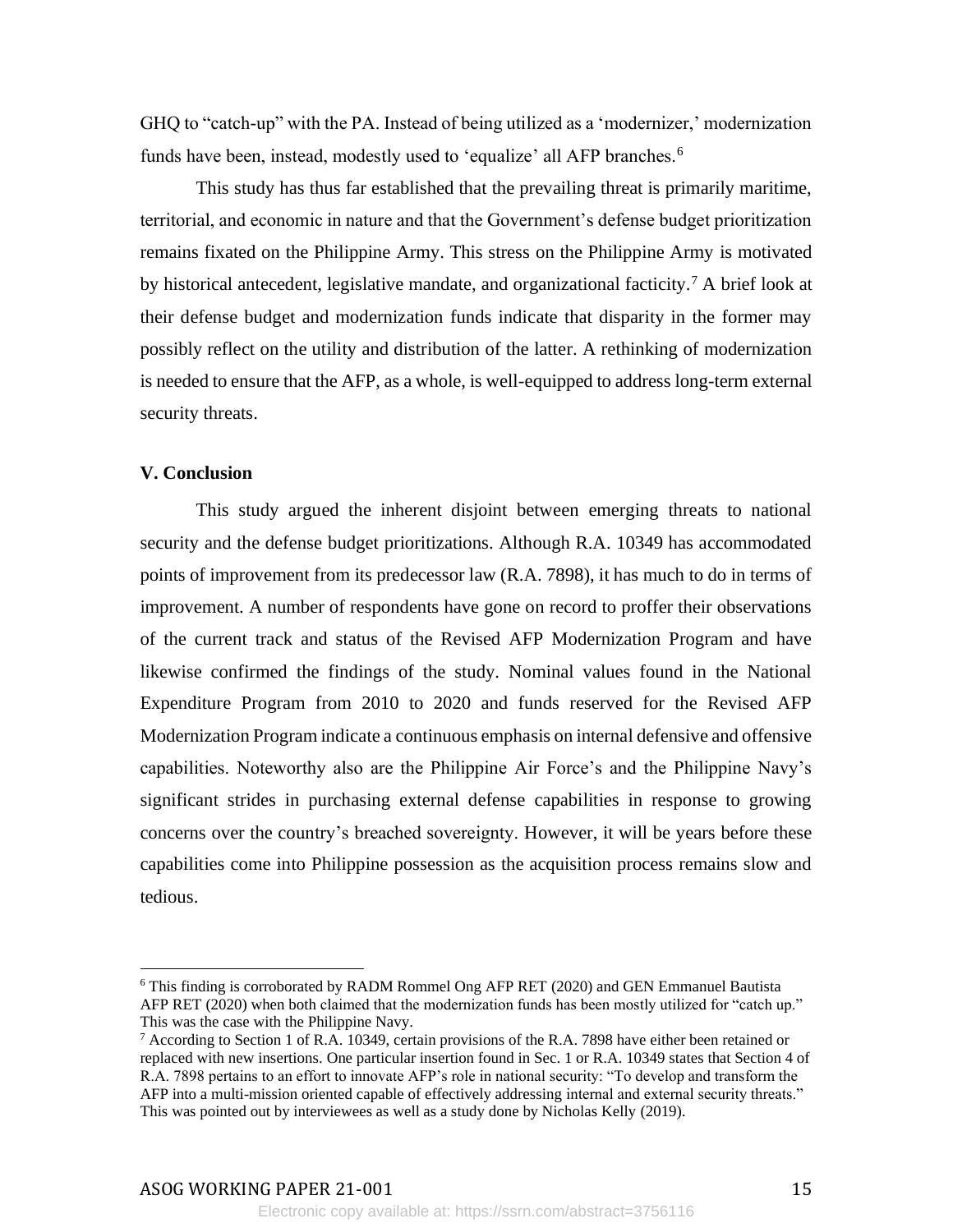The study stresses that any efforts to pursue the modernization of AFP, in the truest sense of the word, must begin at the phase of prioritizations and, subsequently, must translate into appropriations. These prioritizations must also be externally oriented. In an ever-evolving and uncertain international stage, the Philippines cannot afford a lackluster armed force that is dutifully inward-looking but is barely outward-looking.

#### **References:**

- Overland, Indra, et al. "Impact of Climate Change on ASEAN International Affairs: Risk and Opportunity Multiplier." Online Resource. 2017. <https://www.researchgate.net/publication/320622312\_Impact\_of\_Climate\_>.
- National Disaster Risk Reduction and Management Council, The Republic of the Philippines. "NDRRMC Update: Final Report regarding Effects of Typhoon "YOLANDA" (HAIYAN)." Online Resource. 2013. <http://www.ndrrmc.gov.ph/attachments/article/1329/FINAL\_REPORT\_re\_Effec ts\_of\_Typhoon\_YOLANDA\_HAIYAN\_06-09NOV2013.pdf>.
- Strobl, Eric. "The Impact of Typhoons on Economic Activity in the Philippines: Evidence from Nightlight Intensity." *ADB Economics Working Paper Series* No. 589 (2019). <https://www.adb.org/sites/default/files/publication/515536/ewp-589 impact-typhoons-philippines.pdf>.
- De Castro, Renato Cruz. "The Philippines in 2013: Popular President Confronts Daunting Challenges." *Southeast Asian Affairs 2014*. Ed. Daljit Singh. ISEAS Publishing, 2014b. 243-259.
- De Castro, Renato Cruz. "The chronic threat of insurgent groups in the Philippines." *Terrorism and Insurgency in Asia*. Ed. Benjamin Schreer and Andrew T. H. Tan. 1st. London: Routledge, 2019a. 147-160.
- Lau, Bryony. "The Southern Philippines in 2013: One Step Forward, One Step Back." *Southeast Asian Affairs 2014*. Ed. Daljit Singh. ISEAS Publishing, 2014. 260- 274.
- Stange, Gunnar. ""From Frustration to Escalation in Marawi": An Interview on Conflict Transformation in Southeast Asia With the Indonesian Peace and Conflict Advisor Shadia Marhaban." *Australian Journal of South-East Asian Studies* 11.2 (2018): 235-241.
- Temby, Quinton. "Cells, Factions and Suicide Operatives: The Fragmentation of Militant Islamism in the Philippines Post-Marawi." *Contemporary Southeast Asia* 41.1 (2019): 114-137.
- Franco, Joseph. "The Battle for Marawi: Urban Warfare Lessons for the AFP." Working Paper. 2017.
- Dolven, Ben, et al. "Arbitration Case Between the Philippines and China Under the United Nations Convention on the Law of the Sea (UNCLOS)." Congressional Research Service, 2016. October 2019.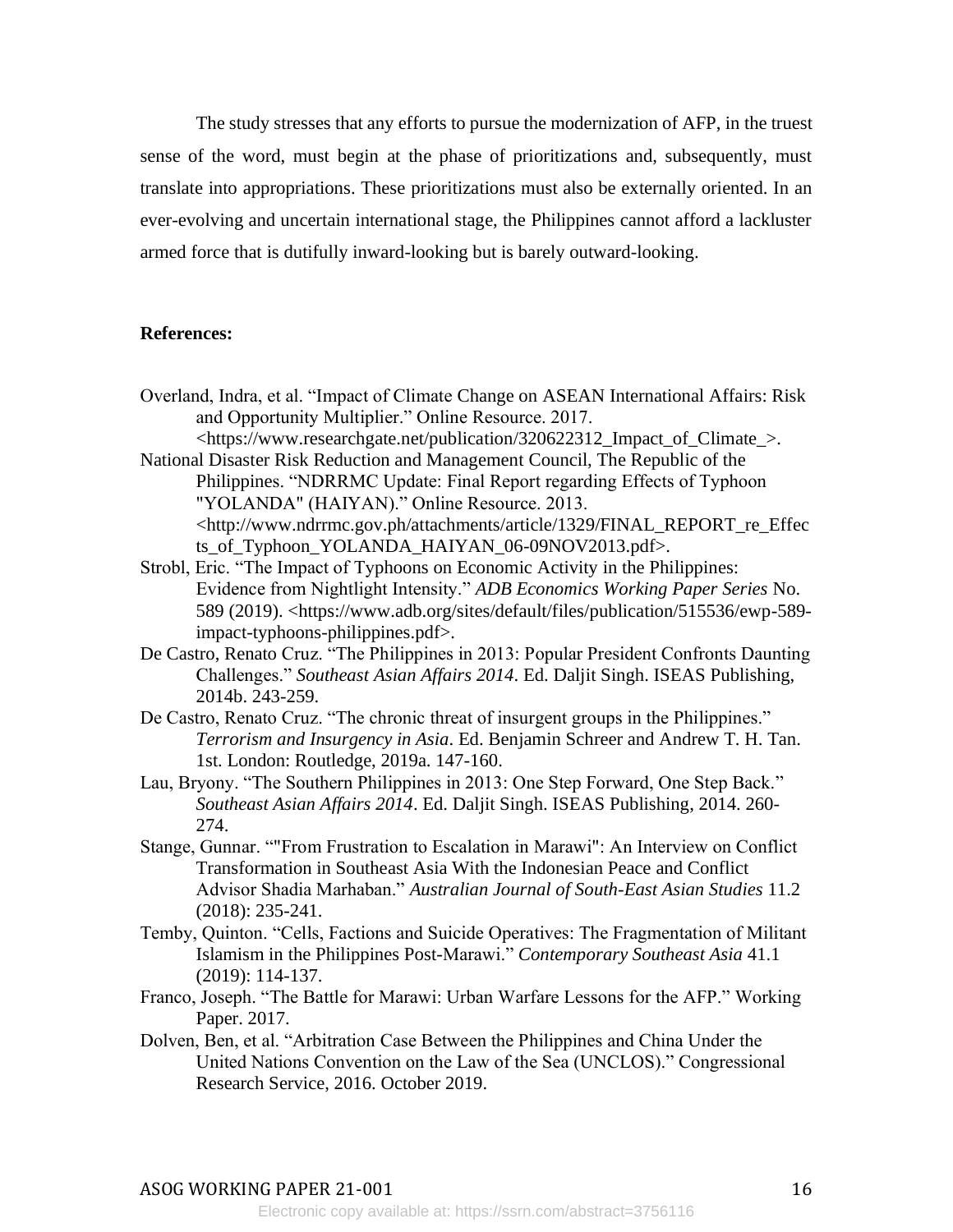- Kahin, George. "The US-Philippine security relationship: dependent on the bases?" *South East Asia Research* (1993): 127-142.
- De Castro, Renato Cruz. "The Philippines Discovers its Maritime Domain: The Aquino Administration's Shift in Strategic Focus from Internal to Maritime Security." *Asian Security* 12.2 (2016a): 111-131. October 2019.
- —. "Engaging both the Eagle and the Dragon: The Philippines' Precarious and Futile Attempt in Equi-balancing." *Pacific Focus* 25.3 (2010b): 356-375. October 2019.
- —. "Facing Up to China's Realpolitik Approach in the South China Sea Dispute: The Case of the 2012 Scarborough Shoal Stand-off and Its Aftermath." *Journal of Asian Security and International Affairs* 3.2 (2016b): 1-26. October 2019.
- —. "The Aquino Administration's 2011 Decision to Shift Philippine Defense Policy from Internal Security to Territorial Defense: The Impact of the South China Sea Dispute." *The Korean Journal of Defense Analysis* 24.1 (2012a): 67-87.
- —. "The Aquino Administration's Balancing Policy against an Emergent China: Its Domestic and External Dimensions." *Pacific Affairs* 87.1 (2014a): 5-27.
- —. "The Duterte Administration's Foreign Policy: Unravelling the Aquino Administration's Balancing Agenda on an Emergent China." *Journal of Current Southeast Asian Affairs* 35.3 (2016c): 139-159. October 2019.
- —. "The Duterte Administration's appeasement policy on China and the crisis in the Philippine-US alliance." *Philippine Political Science Journal* (2017d).
- —. "China's Belt and Road Initiative (BRI) and the Duterte Administration's Appeasement Policy: Examining the Connection Between the Two National Strategies." *East Asia* (2019b).
- —. "The Philippines and the Maritime Security Order in Southeast Asia: The Risks of an Appeasement Policy on an Expansionist China." *Contemporary Chinese Political Economy and Strategic Relations: An International Review* 5.3 (2019c): 1035- 1078.
- Liff, Adam P. and G. John Ikenberry. "Racing toward Tragedy? China's Rise, Military Competition in the Asia Pacific, and the Security Dilemma." *International Security* 39.2 (2014): 52-91.
- Thayer, Carlyle A. "'Cooperating and Struggling' with China over Maritime Disputes in the South China Sea." *Journal of Asian Security* 3.2 (2016): 1-21. October 2019.
- De Castro, Renato Cruz. "The Philippines Confronts China in the South China Sea: Power Politics vs. Liberalism-Legalism." *Asian Perspective* 39 (2015): 71-100.
- Huang, Mike Chia-Yu. "A New Game Started? China's 'Overseas Strategic Pivots' in the Indian Ocean Region." *China Report* 54.3 (2018): 264-284. October 2019.
- Turcsányi, Richard Q. *Chinese Assertiveness in the South China Sea: Power Sources, Domestic Politics, and Reactive Foreign Policy*. Gewerbestrasse: Springer International Publishing AG, 2018.
- Erickson, Andrew S., Joshua Hickey and Henry Holst. "Surging Second Sea Force: China's Maritime Law-Enforcement Forces, Capabilities, and Future in the Gray Zone and Beyond." *Naval War College Review* 72.2 (2019): 1-25. <https://digitalcommons.usnwc.edu/nwc-review/vol72/iss2/4>.
- Fanell, James E. "Asia Rising: China's Global Naval Strategy and Expanding Force Structure." *Naval War College Review* 72.1 (2019): 1-46. <https://digitalcommons.usnwc.edu/nwc-review/vol72/iss1/4>.

Electronic copy available at: https://ssrn.com/abstract=3756116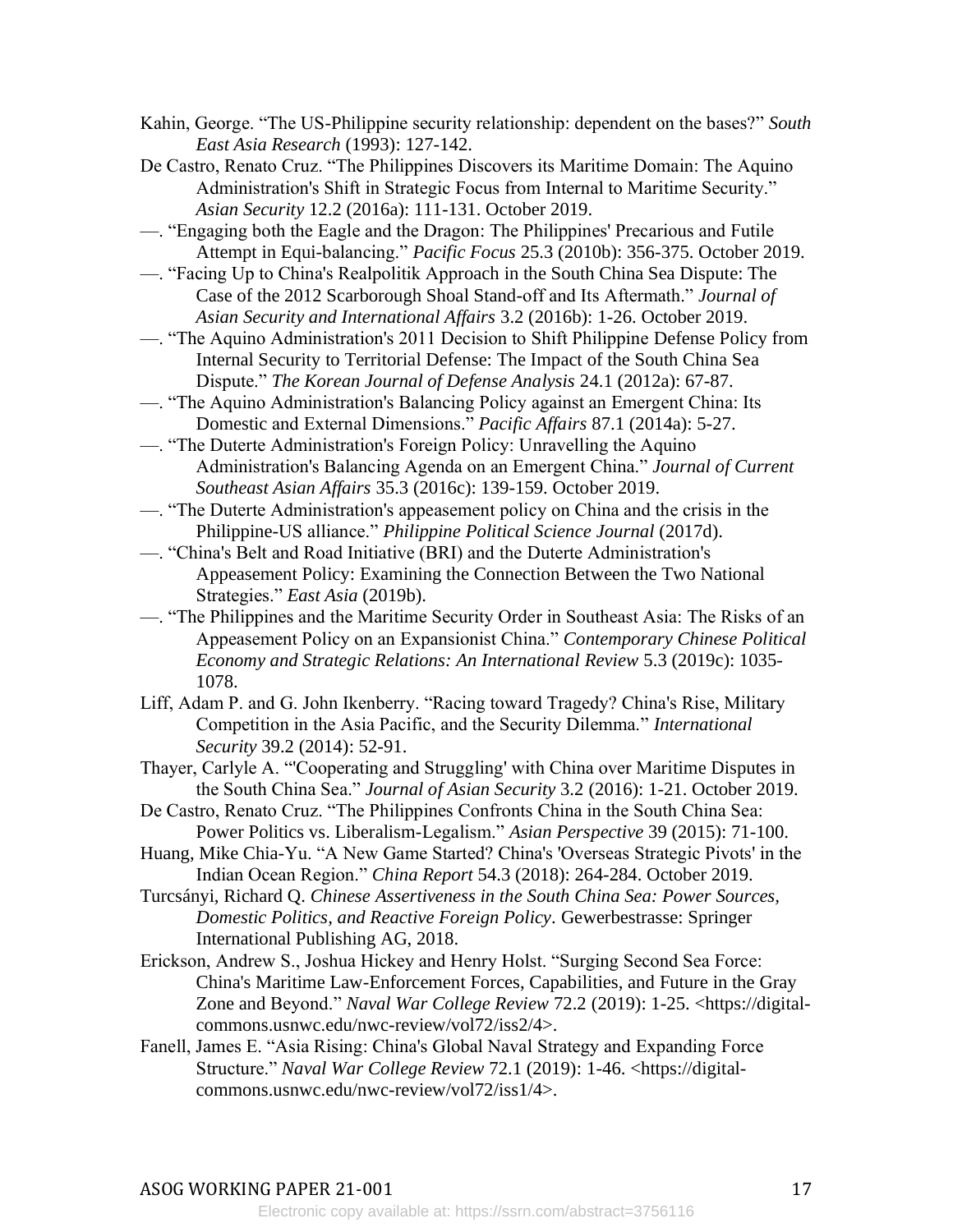Nagasaka, Naohiko. "Visualising historical trends in global maritime boundary delimitations since the 1940s." *Marine Policy* 71 (2016): 29-37.

- Azanza, Rhodora V. *Valuing and Managing the Philippines' Marine Resources toward a Prosperous Ocean-Based Blue Economy*. PowerPoint Presentation. National Academy of Science and Technology. Manila: National Academy of Science and Technology, 2019.
- Azanza, Rhodora V., et al. "Valuing and Managing the Philippines' Marine Resources toward a Prosperous Ocean-Based Blue Economy." *Public Policy* (2017): 1-26.
- PEMSEA. *Changwon Declaration: Toward an Ocean-Based Blue Economy: Moving Ahead with the Sustainable Development Strategy for the Seas of East Asia*. Declaration. Changwon, Republic of Korea: Partnerships in Environmental Management for the Seas of East Asia, 2012.
- Ataka, Hiroaki. "Geopolitics or Geobody Politics? Understanding the Rise of China and its Actions in the South China Sea." *Asian Journal of Peacebuilding* 4.1 (2016): 77-95.
- Wenjuan, Nie. "China's domestic strategic debate and confusion over the South China Sea issue." *The Pacific Review* 31.2 (2018): 188-204.
- Hai, Do Thanh. "Vietnam: riding the Chinese tide." *The Pacific Review* 31.2 (2018): 205- 220.
- Yahuda, Michael. "China's New Assertiveness in the South China Sea." *Journal of Contemporary China* 22.81 (2013): 446-459.
- Ratner, Ely. "Course Correction: How to Stop China's Maritime Advance." *Foreign Affairs* (2017): 64-72.
- Rahman, Chris and Martin Tsamenyi. "A Strategic Perspective on Security and Naval Issues in the South China Sea." *Ocean Development & International Law* 41 (2010): 315-333.
- Patalano, Alessio. "When strategy is 'hybrid' and not 'grey': reviewing Chinese military and constabulary coercion at sea." *The Pacific Review* 31.6 (2018): 811-839.
- Kelly, Nicholas. *The Plan Does Not Meet the Threat: AFP Modernisation in the Face of the Chinese Hybrid Threat*. Thesis. Armed Forces of the Philippines Command and General Staff College. Quezon City: Armed Forces of the Philippines Command and General Staff College, 2019.
- Strating, Rebecca. *Defending the Maritime Rules-Based Order: Regional Responses to the South China Sea Disputes*. Policy Studies. Honolulu, Hawai'i: East-West Center, 2020.
- Morton, Katherine. "China's ambition in the South China Sea." *International Affairs* 4 (2016): 909-940.
- Davenport, Tara. "Legal Implications of the South China Sea Award for Maritime Southeast Asia." *Australian Year Book of International Law* 34 (2016): 65-86.
- Willoughby, Charmaine M. and Robert Joseph Medillo. "The Tragedy of Small Power Politics: The Philippines in the South China Sea." *Journal of the Global South* 7 (2020): 3-12.
- Recomono, Roland S. "Interview with COMMO Roland S. Recomono (Ret)." *Philippine Defense Spending 2010-2020: Meeting the Challenge of Military Modernization.* Julio S. Amador III. Ed. Deryk Matthew N. Baladjay. Ateneo School of Government, 12 August 2020.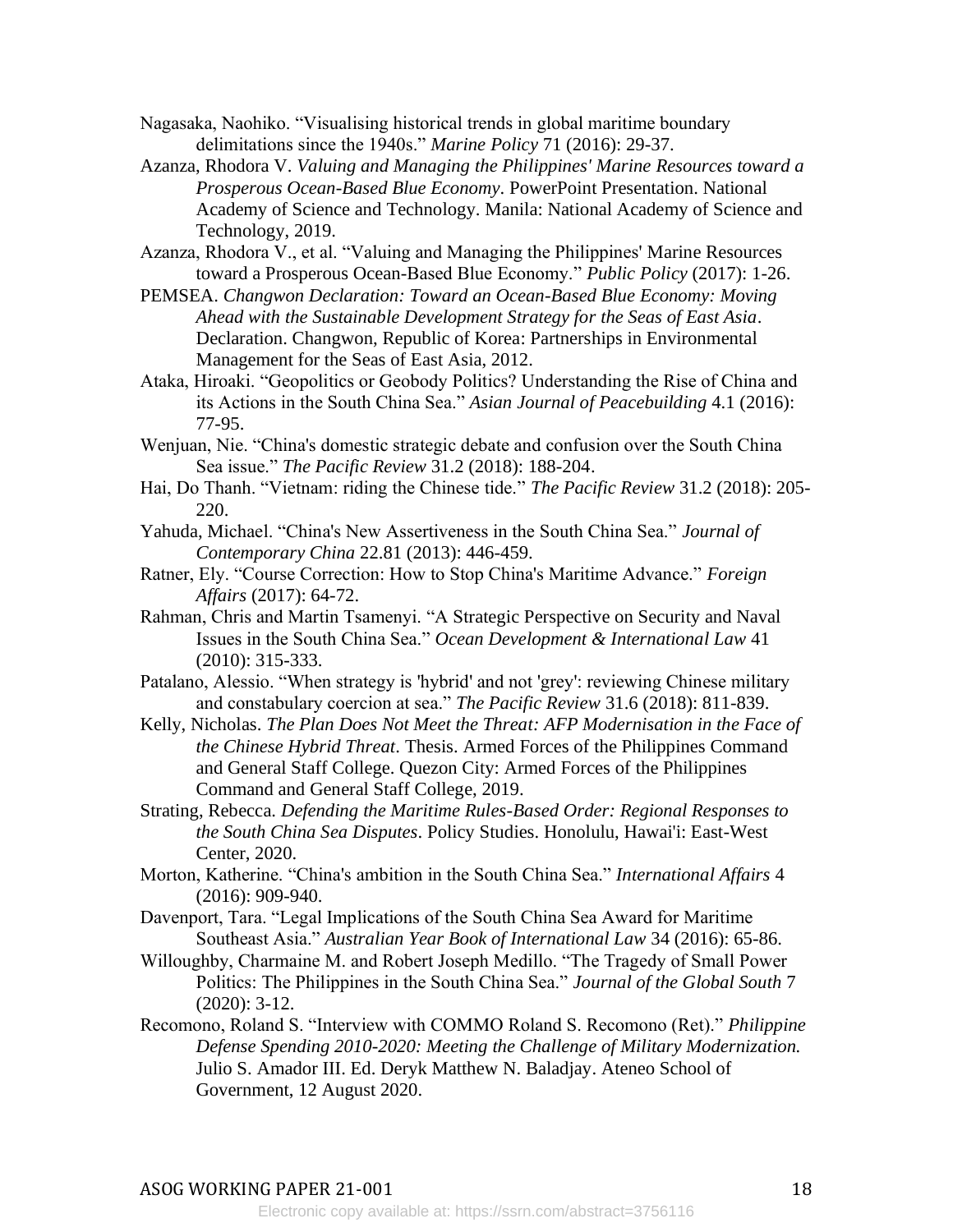- Oban, Eduardo S. L. "Interview with GEN Eduardo S.L. Oban (Ret)." *Philippine Defense Spending 2010-2020: Meeting the Challenge of Military Modernization.* Deryk Matthew N. Baladjay. Ed. Deryk Matthew N. Baladjay. Ateneo School of Government, 22 August 2020.
- Bucur-Marcu, Hari, Philipp Fluri and Todor Tagarev, *Defence Management: An Introduction*. 1. Geneva, Switzerland: Procon Ltd., 2009.
- Department of National Defense, The Republic of the Philippines. *Department Circular Number 3: Issuing the Implementing Guidelines, Rules and Regulations of the Revised Armed Forces of the Philippines Modernization Act*. Department Circular. Office of the Secretary. Quezon City: Department of National Defense, 2013.
- Department of Budget and Mangement, The Republic of the Philippines. *Glossary of Terms, Budget of Expenditures and Sources of Financing FY 2020*. 21 August 2019b. August 2020. <https://www.dbm.gov.ph/wpcontent/uploads/BESF/BESF2020/GLOSSARY.pdf>.
- Despi, Dianne. "Interview with CPT Dianne Despi." *Philippine Defense Spending 2010- 2020: Meeting the Challenge of Military Modernization.* Deryk Matthew N. Baladjay. Ed. Deryk Matthew N. Baladjay. Ateneo School of Government, 15 July 2020.
- Ong, Rommel Jude G. "Interview with RADM Rommel Jude G. Ong (Ret)." *Philippine Defense Spending 2010-2020: Meeting the Challenge of Military Modernization.* Julio S. Amador III. Ed. Deryk Matthew N. Baladjay. Ateneo School of Government, 19 August 2020.
- Bautista, Emmanuel T. "Interview with GEN Emmanuel T. Bautista (Ret)." *Philippine Defense Spending 2010-2020: Meeting the Challenge of Military Modernization.* Julio S. Amador III. Ed. Deryk Matthew N. Baladjay. Ateneo School of Government, 20 August 2020.
- Official Gazette, The Republic of the Philippines. *Republic Act No. 10349 "An Act Amending Republic Act No. 7898, establishing the Revised AFP Modernization Program and for other purposes"*. Online Resource. Presidential Communications Operations Office. Manila: Official Gazette, 2012.

<https://www.officialgazette.gov.ph/2012/12/11/republic-act-no-10349/>.

- Philippine Atmospheric Geophysical and Astronomical Services Administration, The Republic of the Philippines. "About Tropical Cyclones." Online Resource. Weather Bureau, 2016. <http://bagong.pagasa.dost.gov.ph/information/abouttropical-cyclone>.
- Uy, Leo Jaymar G. and Lourdes O. Pilar. "Natural disaster damage at P374B in 2006- 2015." Online News. 2018. <https://www.pressreader.com/philippines/businessworld/20180206/281754154770834>.
- Synon, George D. "The Relationship of the Merchant Marine to National Power." *Naval War College Review* 2.9 (1949): 1-20. <https://digital-commons.usnwc.edu/nwcreview/vol2/iss9/2>.
- Golde, Saar and Asher Tishler. "Security Needs, Arms Exports, and the Structure of the Defense Industry: Determining the Security Level of Countries." *Journal of Conflict Resolution* 48.5 (2004): 672-698.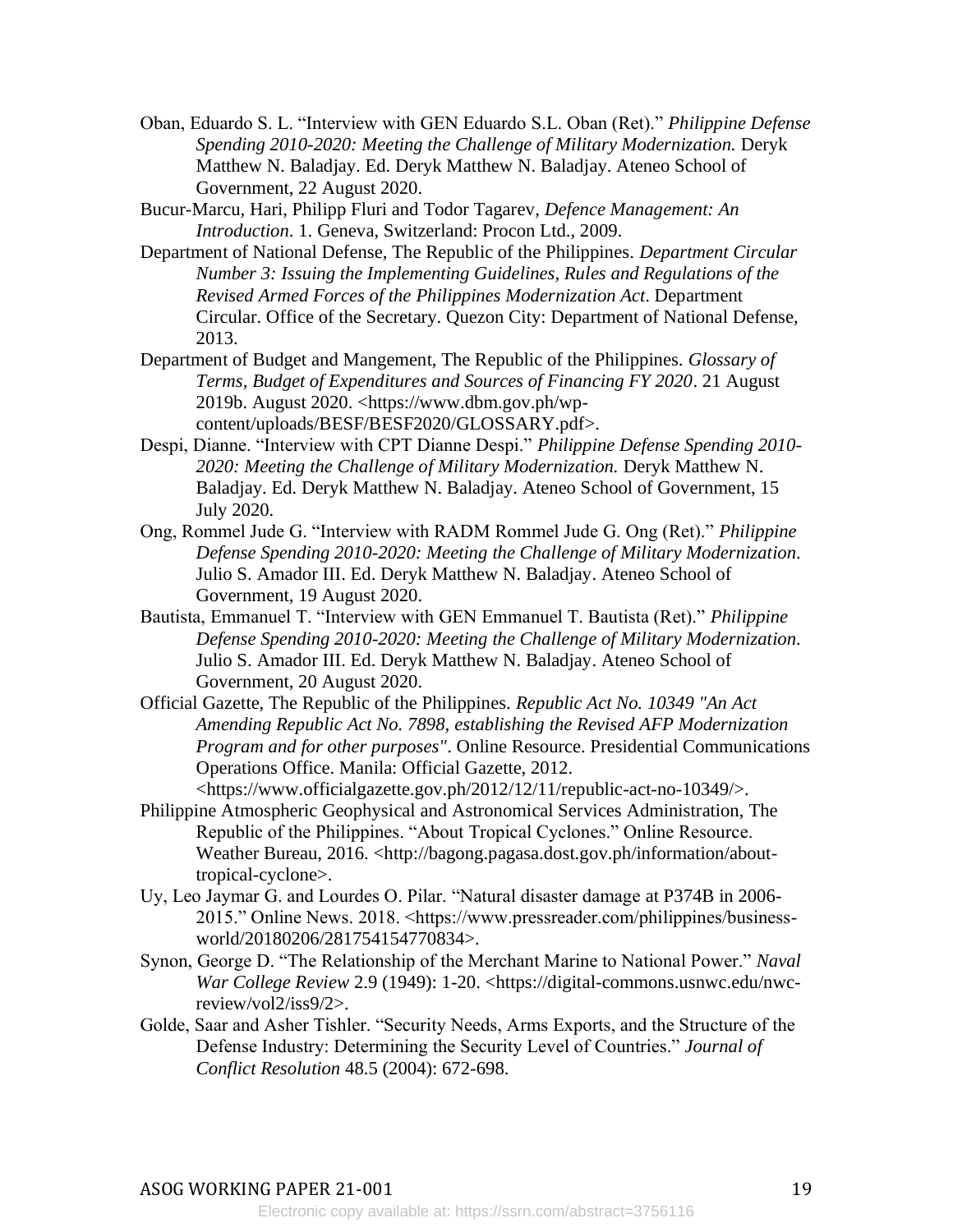- Hensel, Nayantara. "The Defense Industry: Tradeoffs Between Fiscal Constraints and National Security Challenges." *Business Economics* 51.2 (2016): 111-122.
- Zullo, Roland and Yijun Liu. "Contending With Defense Industry Reallocations: A Literature Review of Relevant Factors." *Economic Development Quarterly* (2017): 1-13.
- Glas, Andreas Herbert. "Preferential treatment from the defense industry for the military." *Journal of Defense Analytics and Logistics* 1.2 (2017): 96-119.
- Lavallee, Tara M. "Civil-Military Integration: The Politics of Outsourcing National Security." *Bulletin of Science, Technology & Society* 30.3 (2010): 185-194.
- Hasik, James. *Arms and Innovation: Entrepreneurship and Alliances in the Twenty-First-Century Defense Industry*. Chicago: The University of Chicago Press, 2008.
- Gansler, Jacques S. *Democracy's Arsenal: Creating a Twenty-First-Century Defense Industry*. Boston, MA: Massachusetts Institute of Technology, 2011.
- McCarthy, Chris, et al. "An Integrated Systems Architecture to Provide Maritime Domain Protection." *The Journal of Defense Modeling and Simulation* 3.2 (2006): 63-75. October 2019.
- McGrath, Jamie. "Peacetime Naval Rearmament, 1933-39: Lessons for Today." *Naval War College Review* 72.2 (2019): 83-103. <https://digitalcommons.usnwc.edu/nwc-review/vol72/iss2/7>.
- Heller, Christian H. "The Future Navy Near-Term Applications of Artificial Intelligence." *Naval War College Review* 72.4 (2019): 1-27. <https://digitalcommons.usnwc.edu/nwc-review/vol72/iss4/7>.
- Ravindran, Madhu Sudan. "China's Potential for Economic Coercion in the South China Sea Disputes: A Comparative Study of the Philippines and Vietnam." *Journal of Current Southeast Asian Affairs* 31.3 (2012): 105-132. October 2019.
- Montolalu, Reynaldo Rudy Kristian and Anak Agung Banyu Perwita. "Philippine-US Defense Cooperation: The Implementation of "The Enhanced Defense Cooperation Agreement" to Respond China's Assertiveness in the South China Sea (2010 - 2016)." *Jurnal Asia Pacific Studies* 3.1 (2019): 52-73.
- De Castro, Renato Cruz. "Developing a Credible Defense Posture for the Philippines: From the Aquino to the Duterte Administrations." *Asian Politics & Policy* 9.4 (2017c): 541-563. October 2019.
- Baviera, Aileen. "President Duterte's Foreign Policy Challenges." *Contemporary Southeast Asia* 38.2 (2016): 202-208.
- De Castro, Renato Cruz. "The twenty-first century Armed Forces of the Philippines: orphan of counter-insurgency or military geared for the long war of the century." *Contemporary Politics* 16.2 (2010a): 153-171.
- —. "The Cycle of Militarization, Demilitarization, and Remilitarization in the Early 21st Century Philippine Society." *Tankang Journal of International Affairs* (2012b): 139-190.
- Harris, Geoffrey. "The Determinants of Defence Expenditure in the ASEAN Region." *Journal of Peace Research* 23.1 (1986): 41-49.
- Looney, Robert E. and Peter C. Frederiksen. "The Economic Determinants of Military Expenditure in Selected East Asian Countries." *Contemporary Southeast Asia* 11.4 (1990): 265-277.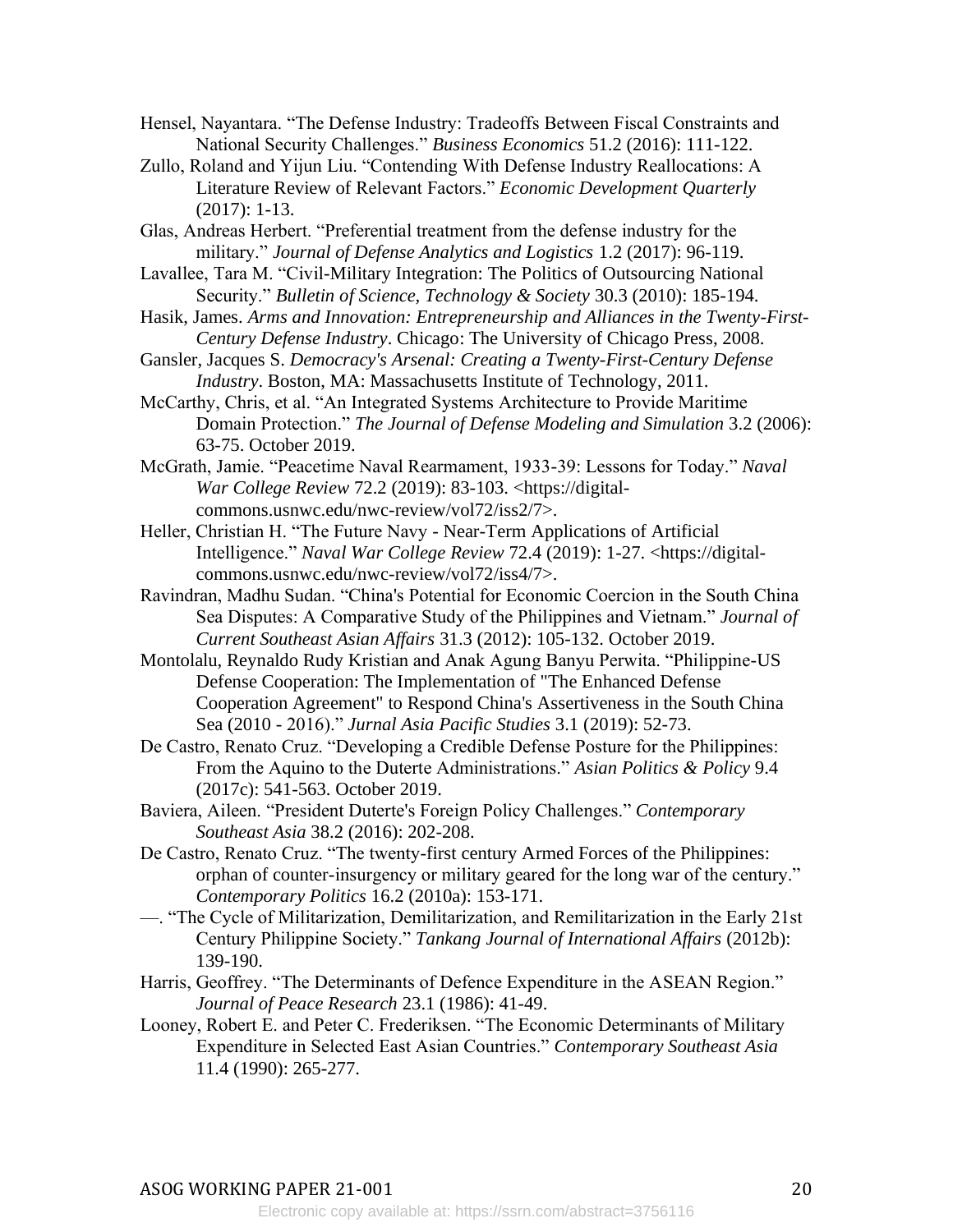<https://www.researchgate.net/publication/249915302\_The\_Economic\_Determin ants\_of\_Military\_Expenditure\_in\_Selected\_East\_Asian\_Countries>.

- Dunne, J. Paul, Sam Perlo-Freeman and Aylin Soydan. "Military Expenditure and Debt in Small Industrialised Economices: A Panel Analysis." *Defence and Peace Economics* 15.2 (2004): 125-132.
- Hou, Na and Bo Chen. "Military Expenditure and Economic Growth in Developing Countries: Evidence from System GMM Estimates." *Defence and Peace Economics* 24.3 (2013): 183-193.
- Markowski, Stefan, Satish Chand and Robert Wylie. "Economic Growth and Demand for Military Expenditure in the Indo-Pacific Asian Region." *Defence and Peace Economics* (2017).
- George, Justin, Dongfang Hou and Todd Sandler. "Asia-Pacific Demand for Military Expenditure: Spatial Panel and SUR Estimates." *Defence and Peace Economics* 30.4 (2019): 381-401.
- De Castro, Renato Cruz. "How Indo-Pacific Geopolitics Affects Foreign Policy: The Case of the Philippines, 2010-2017." *Rising Powers Quarterly* 3.2 (2018c): 133- 155.
- Bitzinger, Richard A. "Come the Revolution Transforming the Asia-Pacific's Militaries." *Naval War College Review* 58.4 (2005): 1-22. <https://digitalcommons.usnwc.edu/nwc-review/vol58/iss4/6>.
- De Castro, Renato Cruz. "The ASEAN Regional Forum in the Face of Great-Power Competition in the South China Sea: The Limits of ASEAN's Approach in Addressing 21st-Century Maritime Security Issues?" *Panorama: Insights into Asian and European Affairs*. Ed. Christian Echle, Megha Sarmah and Patrick Rueppel. Singapore: Konrad-Adenauer-Stiftung, 2017a. 31-46.
- Sakuwa, Kentaro. "The Regional Consequences of Territorial Disputes: An Empirical Analysis of the South China Sea Disputes." *Journal of Asian Security* 4.3 (2017): 316-336. October 2019.
- Harold, Scott W., et al. *The Thickening Web of Asian Security Cooperation*. Santa Monica, CA: RAND Corporation, 2019.
- Loh, Dylan M. H. "The disturbance and endurance of norms in ASEAN: peaceful but stressful." *Australian Journal of International Affairs* 72.5 (2018): 385-402.
- Storey, Ian. "Japan's maritime security interests in Southeast Asian and the South China Sea dispute." *Political Science* 65.2 (2013): 135-156. October 2019.
- Yoshimatsu, Hidetaka. "China, Japan and the South China Sea Dispute: Pursuing Strategic Goals Through Economic and Institutional Means." *Journal of Asian Security and International Affairs* 4.3 (2017): 294-315. October 2019.
- Hinata-Yamaguchi, Ryo. "Japan's Defense Readiness: Prospects and Issues in Operationalizing Air and Maritime Supremacy." *Naval War College Review* (2018): 47-66. <http://digital-commons.usnwc.edu/nwc-review/vol71/iss $3/1$ >.
- Østhagen, Andreas. "Maritime boundary disputes: What are they and why do they matter?" *Marine Policy* 120 (2020): 1-9.
- Poh, Angela. "The Myth of Chinese Sanctions over South China Sea Disputes." *The Washington Quarterly* 40.1 (2017): 143-165.
- Owen, Nick A. and Clive H. Schofield. "Disputed South China Sea hydrocarbons in perspective." *Marine Policy* 36 (2012): 809-822.

## ASOG WORKING PAPER 21-001 21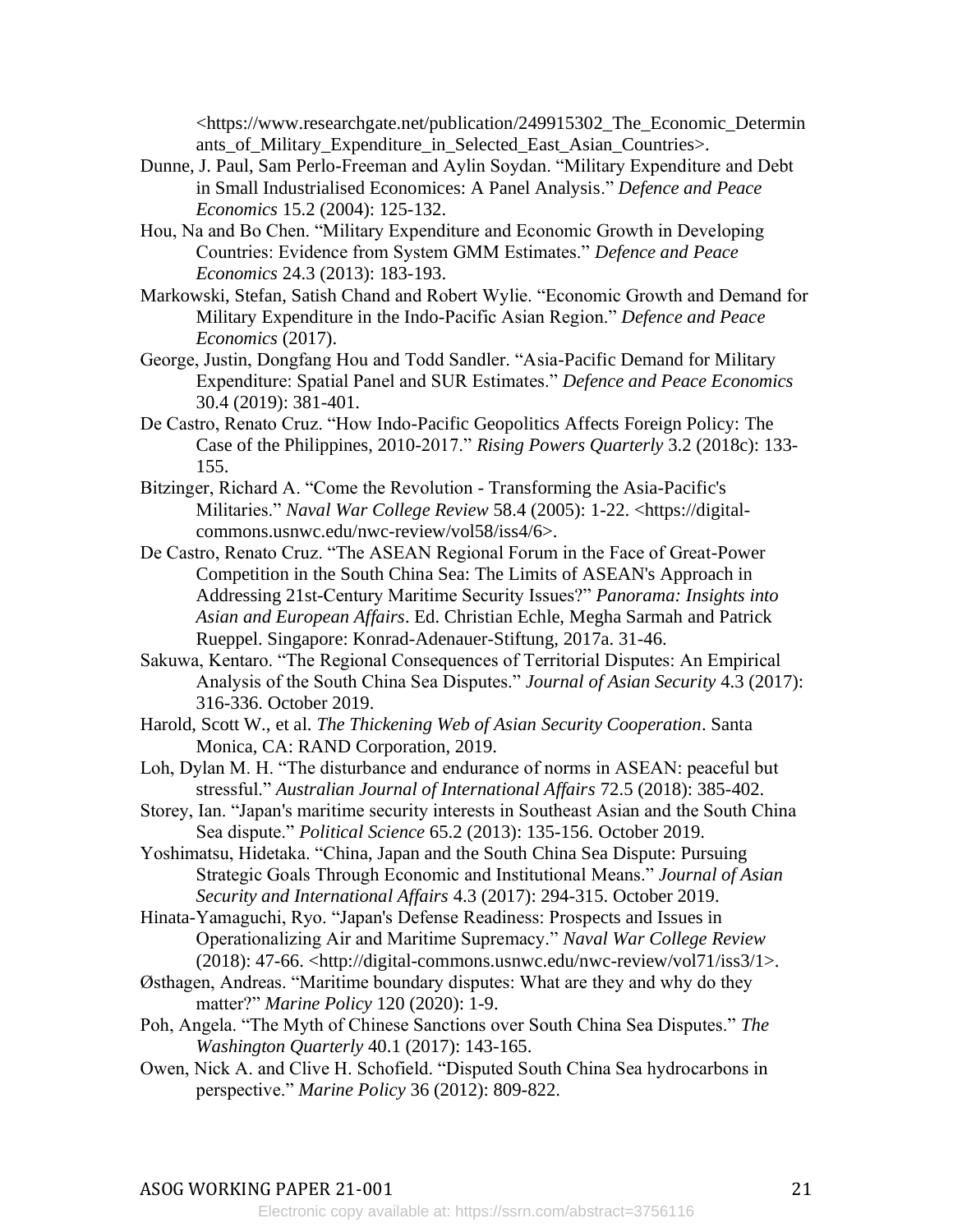- Mendoza, Ronald U., Charles S. Siriban and Tea Jalin Ty. "Survey of Economic Implications of Maritime and Territorial Disputes." *Journal of Economic Surveys* 33.3 (2019): 1028-1049.
- Pratomo, Eddy and Jonathan Kwik. "Good agreements make good neighbours: Settlements on maritime boundary disputes in South East Asia." *Marine Policy* 117 (2020): 1-8.
- Xue, Song. "Why Joint Development Agreements Fail: Implications for the South China Sea Disputes." *Journal Contemporary Southeast Asia* 41.3 (2019): 418-446.
- Zhang, Feng. "Chinese Thinking on the South China Sea and the Future of Regional Security." *Political Science Quarterly* 132.3 (2017): 435-466.
- Zhang, Ketian. "Cautious Bully: Reputation, Resolve, and Beijing's Use of Coercion in the South China Sea." *International Security* 44.1 (2019): 117-159.
- Brands, Hal and Zack Cooper. "Getting Serious About Strategy in the South China Sea." *Naval War College Review* 17.1 (2017): 13-32.
- Yee, Jovic. *Gov't owes PNP, AFP retirees P18B in pension*. 21 February 2015. August 2020. <https://newsinfo.inquirer.net/674338/govt-owes-pnp-afp-retirees-p18b-inpension>.
- Department of Budget and Management, The Republic of the Philippines. *National Expenditure Program FY 2013*. Government Data. Manila: Department of Budget and Management, 2013. <https://www.dbm.gov.ph/index.php/budgetdocuments/previous-years>.
- Navarro, Adoracion M. and Juan Alfonso O. Tanghal. *The Promises and Pains in Procurement Reforms in the Philippines*. Discussion Paper Series No. 2017-16. Philippine Institute for Development Studies. Quezon City: Philippine Institute for Development Studies, 2017.
- Biazon, Rozzano Rufino. "Interview with Congressman Rozzano Rufino Biazon." *Philippine Defense Spending 2010-2020: Meeting the Challenge of Military Modernization.* Julio S. Amador III. Ed. Deryk Matthew N. Baladjay. Ateneo School of Government, 10 July 2020.
- Agdamag, Vicente T. "Interview with National Security Council Deputy Director-General Vicente T. Agdamag." *Philippine Defense Spending 2010-2020: Meeting the Challenge of Military Modernization.* Julio S. Amador III. Ed. Deryk Matthew N. Baladjay. Ateneo School of Government, 19 August 2020.
- Pascasio, Jesse M. "Interview with Director Jesse M." *Philippine Defense Spending 2010-2020: Meeting the Challenge of Military Modernization.* Julio S. Amador III. Ed. Deryk Matthew N. Baladjay. Ateneo School of Government, 5 August 2020.
- Alano, Jose Luis M. "Interview with ADM Jose Luis M. Alano (Ret)." *Philippine Defense Spending 2010-2020: Meeting the Challenge of Military Modernization.* Julio S. Amador III. Ed. Deryk Matthew N. Baladjay. Ateneo School of Government, 29 July 2020.
- Kelly, Nicholas. "Interview with DAP Graduate Student Nicholas Kelly." *Philippine Defense Spending 2010-2020: Meeting the Challenge of Military Modernization.* Julio S. Amador III. Ed. Deryk Matthew N. Baladjay. Ateneo School of Government, 4 August 2020.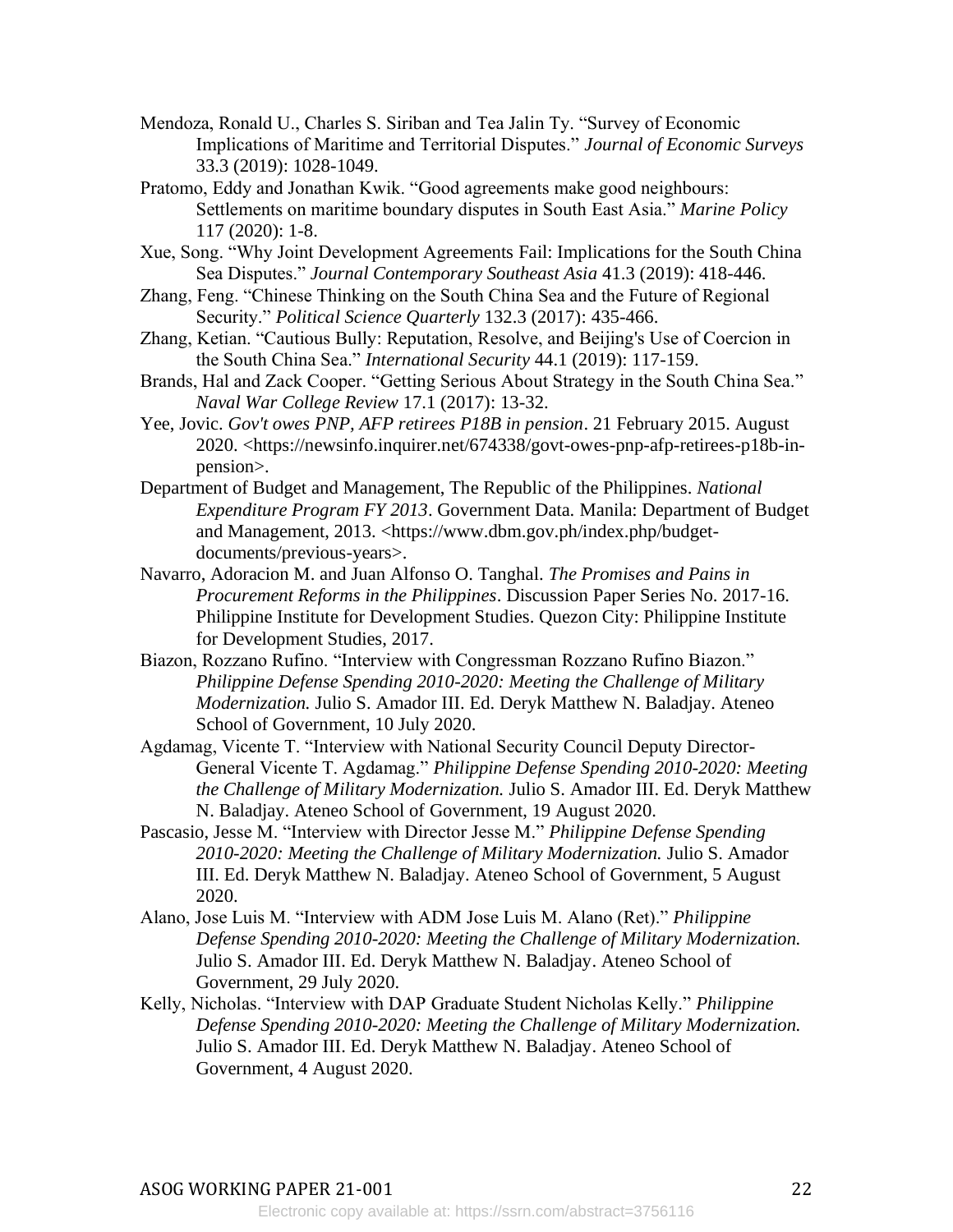- Galvez, Peter Paul Reuben G. "Interview with Director Peter Paul Reuben G. Galvez." *Philippine Defense Spending 2010-2020: Meeting the Challenge of Military Modernization.* Julio S. Amador III. Ed. Deryk Matthew N. Baladjay. Ateneo School of Government, 8 August 2020.
- Thayer, Carlyle A. "Chinese Assertiveness in the South China Sea and Southeast Asian Responses." *Journal of Current Southeast Affairs* 30.2 (2011): 77-104. October 2019.
- French, Duncan. "In the Matter of the South China Sea Abritration: Republic of Philippine v People's Republic of China, Arbitral Tribunal Constituted under Annex VII to the 1982 United Nations Law of the Sea Convention, Case No. 2013-19, Award of 12 July 2016." *Environmental Law Review* 19.1 (2017): 48- 56. October 2019.
- Wijeweera, Albert and Matthew J. Webb. "Military Spending and Economic Growth in South Asia: A Panel Data Analysis." *Defence and Peace Economics* 22.5 (2011): 545-554.
- Alexander, W. Robert J. "Military Spending and Economic Growth in South Asia: Comment and Reconsideration." *Defence and Peace Economics* 24.2 (2013): 173- 178.
- Enthoven, Alain C. and K. Wayne Smith. *How Much Is Enough? Shaping the Defense Program, 1961-1969*. Harper & Row, Publishers, Inc., 1971.
- Hinton, Harold C. "The United States and Extended Security Commitments: East Asia." *The Annals of the American Academy* (1981): 88-108.
- Hooks, Gregory. "The Rise of the Pentagon and U.S. State Building: The Defense Program as Industrial Policy." *American Journal of Sociology* 96.2 (1990): 358- 404.
- Nourzad, Farrokh and Peter G. Toumanoff. "The Effects of the Defense Sector on the Productivity of Civilian Industry in the United States and the USSR." *Journal of Comparative Economics* 17 (1993): 768-785.
- Spratt, John and Brady Hugh. "National Security vs. Social Security: Is the Defense Budget Sustainable?" 2002: 8-12.
- Boot, Max. "Slashing America's Defense: A Suicidal Trajectory." January 2011: 1-19. —. "Obama's Defense-Spending Crisis." May 2014: 26-31.
- Hendrix, Jerry. "A Balanced Defense." *National Review* (2018): 17-19. May 2020.
- Sargent Jr., John F. "Defense Science and Technology." U.S. Congress, 2018. <https://crsreports.congress.gov>.
- Hicks, Kathleen. "Getting to Less: The Truth About Defense Spending." *Come Home, America?* March/April 2020, March/April 2020 ed.: 56-62.
- MaxDefensePH. "Monitoring of Philippine Army's Horizon 1 Phase Projects (latest update on March 2019)." Online Page/Report. 2016. April 2020. <https://www.facebook.com/notes/maxdefense-philippines/monitoring-ofphilippine-armys-horizon-1-phase-projects-latest-updated-on-march- /456969327807063/>.
- Fonbuena, Carmela. "The shopping list: Status of PH military's modernization." Online News. 2014. <https://www.rappler.com/nation/78670-afp-modernization-status-2014-yearender>.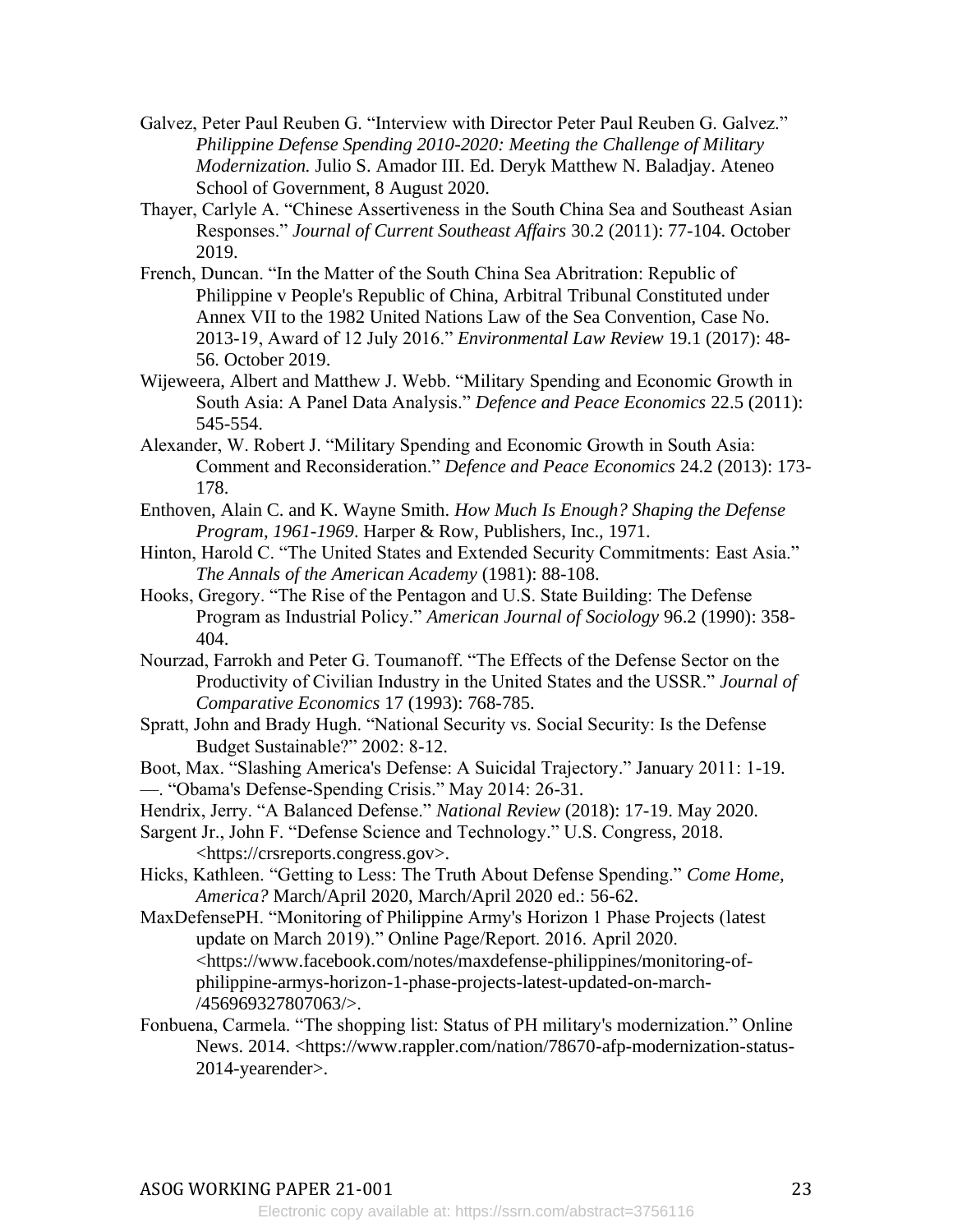Yeo, Mike. "Here's the Philippine military's wish list for its newly approved modernization phase." Online Page/Report. 2018. <https://www.defensenews.com/global/asia-pacific/2018/06/21/heres-thephilippine-militarys-wish-list-for-its-newly-approved-modernization-phase/>.

- De Castro, Renato Cruz and Walter Lohman. *U.S.-Philippines Partnership in the Cause of Maritime Defense*. Washington, DC: The Heritage Foundation, 2011.
- De Castro, Renato Cruz. "Fostering Military Diplomacy with America's Bilateral Ties: The Philippine Policy of Linking Spokes Together." *International Security in the Asia-Pacific: Transcending ASEAN towards Transitional Polycentrism*. Ed. Alan Chong. London: Palgrave Macmillan, 2018a. 219-254.
- —. "21st Century Japan-Philippines Strategic Partnership: Constraining China's Expansion in the South China Sea." *Asian Affairs: An American Review* 44.2 (2017b): 31-51.
- De Castro, Renato Cruz. "The Philippine perspective on the security partnership with Japan." *Japan's New Security Partnerships: Beyond the Security Alliance*. Ed. Wilhelm Vosse and Midford Paul. Manchester: Manchester University Press, 2018b. 130-148.
- Department of Budget and Management, The Republic of the Philippines. *National Expenditure Program FY 2020, Vol. 2: XIX. Department of National Defense*. Government Data. Manila: Department of Budget and Management, 2020. <https://www.dbm.gov.ph/wp-content/uploads/NEP2020/DND/DND.pdf>.
- —. *National Expenditure Program FY 2017, Vol. 2: XVII. Department of National Defense*. Government Data. Manila: Department of Budget and Management, 2017. <https://www.dbm.gov.ph/wp-content/uploads/NEP2017/DND/DND.pdf>.
- —. *National Expenditure Program FY 2016, Vol. 2: XVII. Department of National Defense*. Government Data. Manila: Department of Budget and Management, 2016. <https://www.dbm.gov.ph/wp-content/uploads/NEP2016/DND/DND.pdf>.
- —. *National Expenditure Program FY 2018, Vol. 2: XVII. Department of National Defense*. Government Data. Manila: Department of Budget and Management, 2018. <https://www.dbm.gov.ph/wp-content/uploads/NEP2018/DND/DND.pdf>.
- —. *National Expenditure Program FY 2015, Vol. 3: XVII. Department of National Defense*. Government Data. Manila: Department of Budget and Management, 2015. <https://www.dbm.gov.ph/wp-

content/uploads/NEP2015/Volume%20III/DND/DND.pdf>.

- —. *National Expenditure Program FY 2014*. Government Data. Manila: Department of Budget and Management, 2014. <https://www.dbm.gov.ph/index.php/budgetdocuments/previous-years>.
- —. *National Expenditure Program FY 2012*. Government Data. Manila: Department of Budget and Management, 2012. <https://www.dbm.gov.ph/index.php/budgetdocuments/previous-years>.
- —. *National Expenditure Program FY 2011*. Government Data. Manila: Department of Budget and Management, 2011. <https://www.dbm.gov.ph/index.php/budgetdocuments/previous-years>.
- —. *National Expenditure Program FY 2010*. Government Data. Manila: Department of Budget and Management, 2010. <https://www.dbm.gov.ph/index.php/budgetdocuments/previous-years>.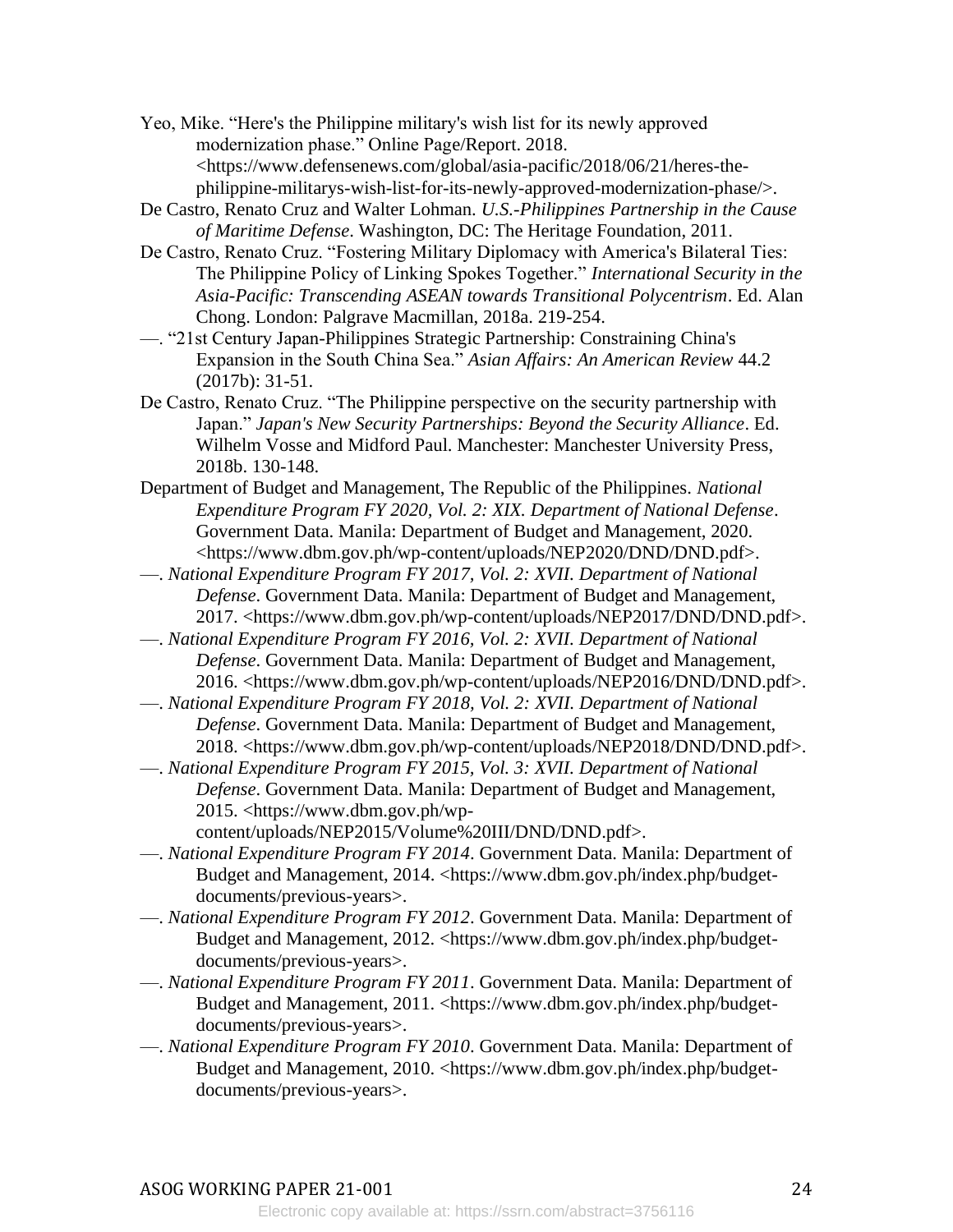Government Procurement Policy Board, The Republic of the Philippines. *Republic Act No. 7898 "An Act Providing for the Modernization of the Armed Forces of the Philippines and for other purposes"*. Online Resource. Government Procurement Policy Board. Manila: Government Procurement Policy Board, 1995. <https://www.gppb.gov.ph/laws/laws/RA\_7898.pdf>.

- Abuza, Zachary. "Philippine defense spending in 2018: What data tells us." Online News. 2019. <https://www.rappler.com/thought-leaders/235184-analysis-philippinedefense-spending-2018-sipri-data-tells-us>.
- Overland, Indra, et al. "Impact of Climate Change on ASEAN International Affairs: Risk and Opportunity Multiplier." Online Resource. n.d. <https://www.researchgate.net/publication/320622312\_Impact\_of\_Climate\_>.
- Baker, Carl. *Philippines and the United States 2004-2005: Defining Maturity*. Special Assessment. Honolulu, Hawaii: Asia-Pacific Center for Security Studies, 2005.
- Kraft, Herman Joseph S. "Chapter 3: The Continuing Malaise of National Security in the Philippines." *Security Outlook of the Asia Pacific Countries and Its Implications for the Defense Sector*. The National Institute for Defense Studies, 2011. 12.
- Arugay, Aries A. "Chapter 5: The Philippines in 2017: Security Challenges in a Time of Conflict & Change." *Security Outlook of the Asia Pacific Countries and Its Implications for the Defense Sector*. The National Institute for Defense Studies, 2018. 10.
- Arroyo, Gloria M. "Memorandum Order No. 224, s. 2006." 28 August 2006. *Official Gazette.* July 2020. <https://www.officialgazette.gov.ph/2006/08/28/memorandum-order-no-224-s- $2006/$ .
- O'Donnell, Sean W. *Operation Pacific Eagle-Philippines: Lead Inspector General Report to the United States Congress*. Washington, D.C.: U.S. Department of Defense; U.S. Department of State; U.S. Agency for International Development, 2020.
- Vilchez Jr., Ed. *11 Strategy Management Insights from the AFP*. 7 November 2016. July 2020. <http://isacenter.org/11-strategy-management-insights-afp/>.
- David, Severino Vicente T. and Aaron C. Taliaferro. "Implementing the Philippine Defense Reform Program in Partnership with US Department of Defense Support of Philippine Defense Institutions." *Journal of Indo-Pacific Affairs* (2019): 17-41.
- Department of National Defense. *Transforming the Department of National Defense to Effectively Meet the Defense and Security Challenges of the 21st Century: A White Paper on Philippine Defense Transformation*. Quezon City, Philippines: Department of National Defense, 2012.
- Aquino III, Benigno S. "Memorandum Order No. 17, s. 2011." 25 May 2011. *Official Gazette.* July 2020. <https://www.officialgazette.gov.ph/2011/05/25/memorandum-order-no-17-s- $2011/$
- David, Severino Vicente T., Aaron C. Taliaferro and Wade P. Hinkle. *Defense Governance and Management: Implementing the Philippine Defense Reform Program through the Defense System of Management*. Alexandria, Virginia, U.S.: Institute for Defense Analyses, 2017.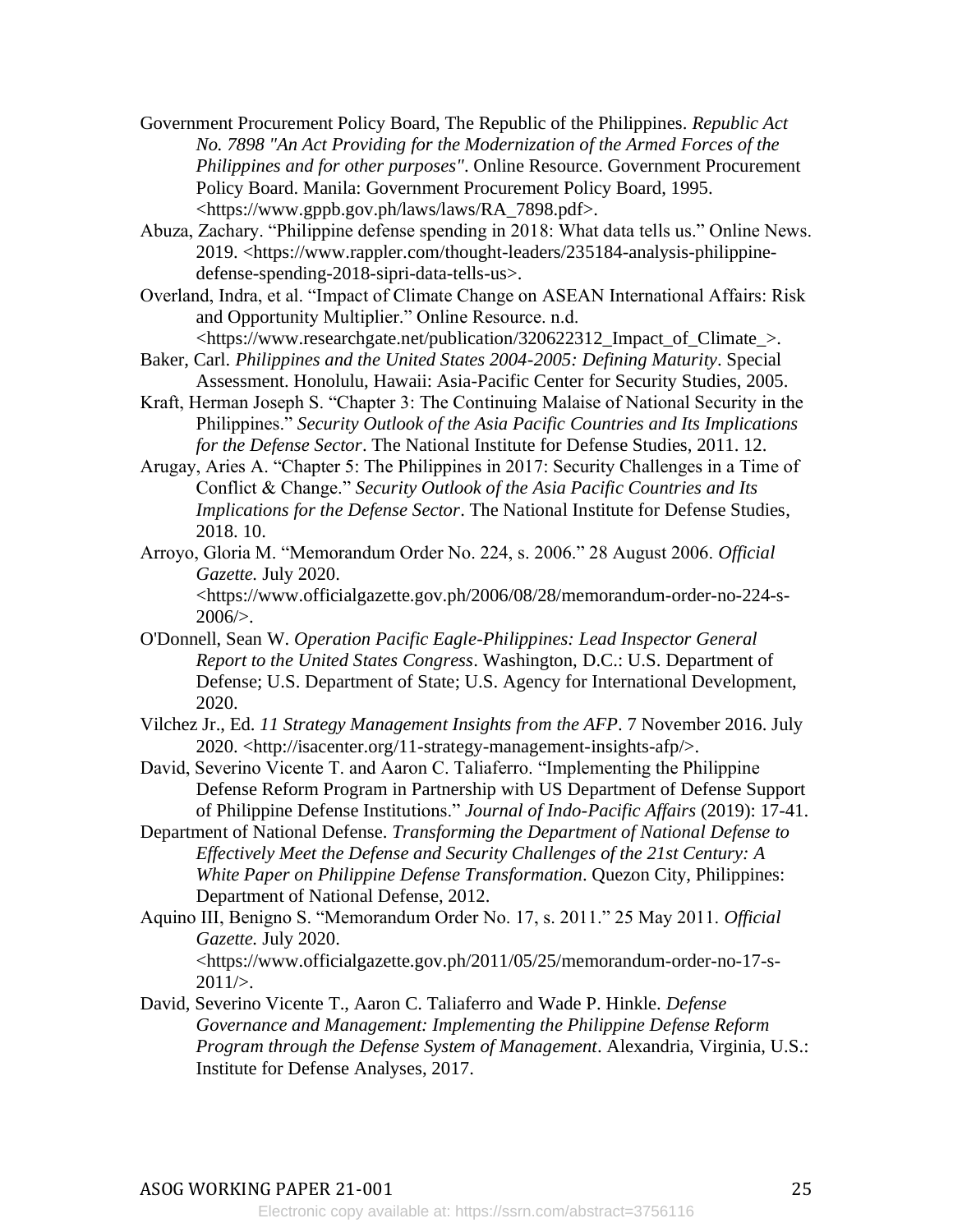- Gazmin, Voltaire T. *Issuing the Implementing Guidelines, Rules and Regulations of the Revised Armed Forces of the Philippines Modernization Act*. Quezon City, Philippines: Department of National Defense, 2013.
- Mendoza, Ronald U. *Growing the Philippines' Blue Economy*. PowerPoint Presentation. Ateneo de Manila University. Quezon City: Ateneo School of Government, circa. 2017.
- Basiron, Nizam, Sumathy Permal and Melda Malek. "Philippines arbitral proceedings against China." *Australian Journal of Maritime and Ocean Affairs* 5.1 (2013): 37- 41.
- Scobell, Andrew. "The South China Sea and U.S.-China Rivalry." *Political Science Quarterly* 133.2 (2018): 199-224.
- Shicun, Wu. *Solving Disputes for Regional Cooperation and Development in the South China Sea*. Oxford: Chandos Publishing, 2013.
- Vinko, Viducic and Pivcevic Daniela. "Quantification of Variables of the Information Model for Resolving Maritime Disputes Through Arbitration." *Procedia Engineering* 69 (2014): 241-246.
- Paculba, Xylee. "Interview with CDR Xylee Paculba." *Philippine Defense Spending 2010-2020: Meeting the Challenge of Military Modernization.* Deryk Matthew N. Baladjay. Ed. Deryk Matthew N. Baladjay. Ateneo School of Government, 16 July 2020.
- Mercado, Orlando. "Interview with Dr. Orlando Mercado." *Philippine Defense Spending 2010-2020: Meeting the Challenge of Military Modernization.* Julio S. Amador III. Ed. Deryk Matthew N. Baladjay. Ateneo School of Government, 21 July 2020.
- Acuña, Ma. Carmina B. "Interview with ASEC Ma. Carmina B. Acuña." *Philippine Defense Spending 2010-2020: Meeting the Challenge of Military Modernization.* Julio S. Amador III. Ed. Deryk Matthew N. Baladjay. Ateneo School of Government, 3 August 2020.
- Department of Budget and Management, The Republic of the Philippines. *National Expenditure Program FY 2019, Vol. 2: XVIII. Department of National Defense*. Government Data. Manila: Department of Budget and Management, 2019a. <https://www.dbm.gov.ph/wp-content/uploads/NEP%202019/DND/DND.pdf>.
- Department of National Defense, The Republic of the Philippines. *Department Circular Number 11, series 2011: "Th DND Proper Organization and the Defense System of Management (DSOM)"*. Department Circular. Department of National Defense. Quezon City: Department of National Defense, 2011.
- Layug, James A. *Philippine Defense Development and Industrialization: Analyzing the Political Economy of Defense Self-Reliance*. Thesis. National Defense College of the Philippines. Quezon City: National Defense College of the Philippines, 2020.
- Mangosing, Frances. *PH military backs Duterte call for revised pension system for uniformed personnel*. 28 July 2020. 28 August 2020. <https://newsinfo.inquirer.net/1313261/ph-military-backs-duterte-call-for-revisedpension-system-for-uniformed-personnel>.
- De Castro, Renato Cruz. "Abstract of the Geopolitics of the Philippine-U.S. 2014 EDCA (Enhanced Defense Cooperation Agreement): Projecting American Airpower into the Dragon's Lair." *The Korean Journal of Defense Analysis* (2016d): 485-508.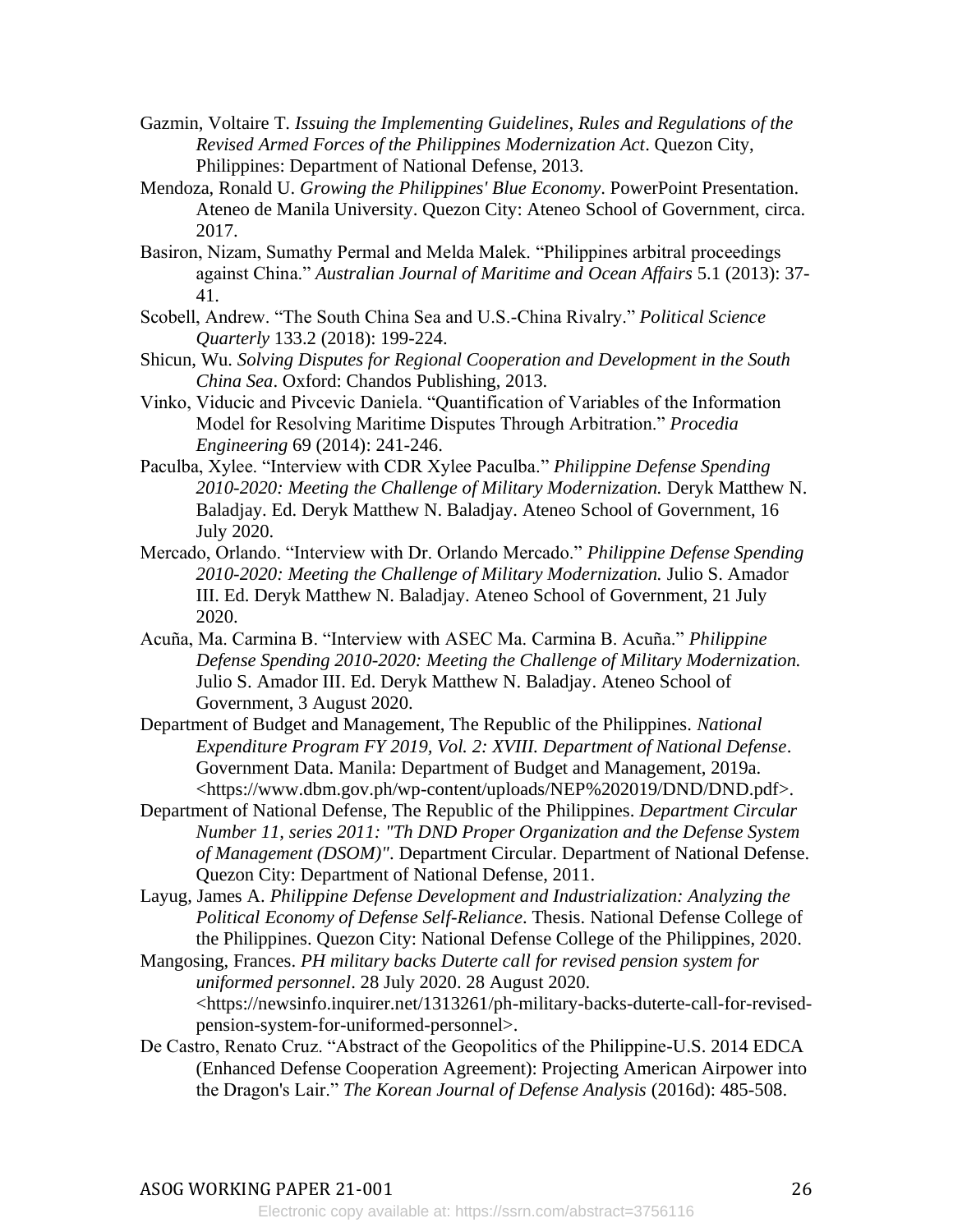## **TABLES & FIGURES**

| Rank         | <b>Storm</b>      | Year | Damage in PHP (USD)         |
|--------------|-------------------|------|-----------------------------|
| 1            | Haiyan (Yolanda)  | 2013 | 95.5 billion (2.2 billion)  |
| $\mathbf{2}$ | Bopha (Pablo)     | 2012 | 43.2 billion (1.06 billion) |
| 3            | Rammasun (Glenda) | 2014 | 38.6 billion (885 million)  |
| 4            | Mangkhut (Ompong) | 2018 | 33.9 billion (627 million)  |
| 5            | Parma (Pepeng)    | 2009 | 27.3 billion (581 million)  |
| 6            | Nesat (Pedring)   | 2011 | 15.6 billion (356 million)  |
| 7            | Koppu (Lando)     | 2015 | 14.4 billion (313 million)  |
| 8            | Fengshen (Frank)  | 2008 | 13.5 billion (304 million)  |
| 9            | Megi (Juan)       | 2010 | 12 billion (278 million)    |
| 10           | Ketsana (Ondoy)   | 2009 | 11 billion (233 million)    |

**Table 1. Top 10 costliest typhoons in the Philippines.** 

Source: Collated by the authors.





**Source: DBM, National Expenditure Program, 2011–2020.**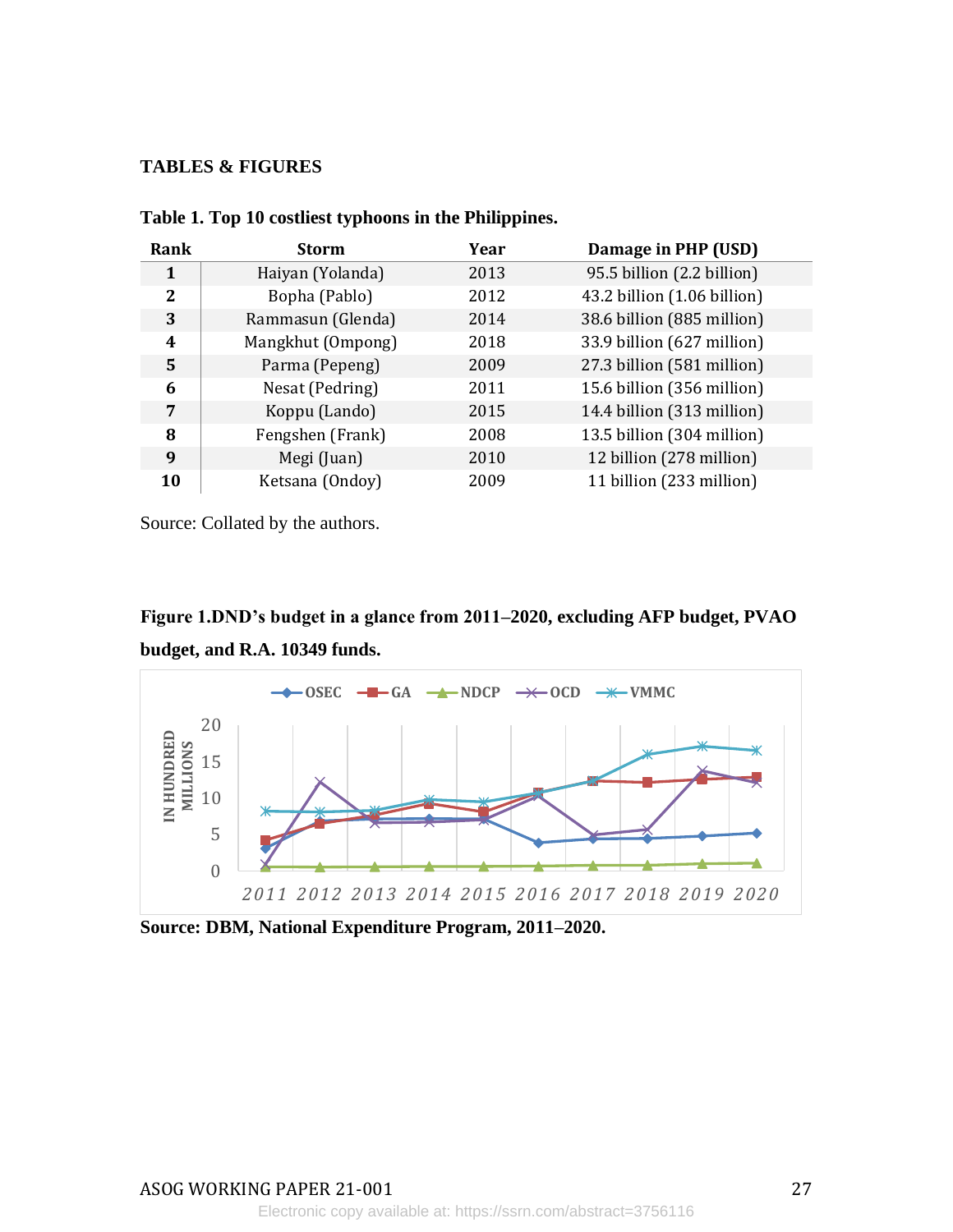**Figure 2. AFP's defense budget allotment from 2011–2020, excluding R.A. 10349 funds.** 



Source: DBM, National Expenditure Program, 2011–2020.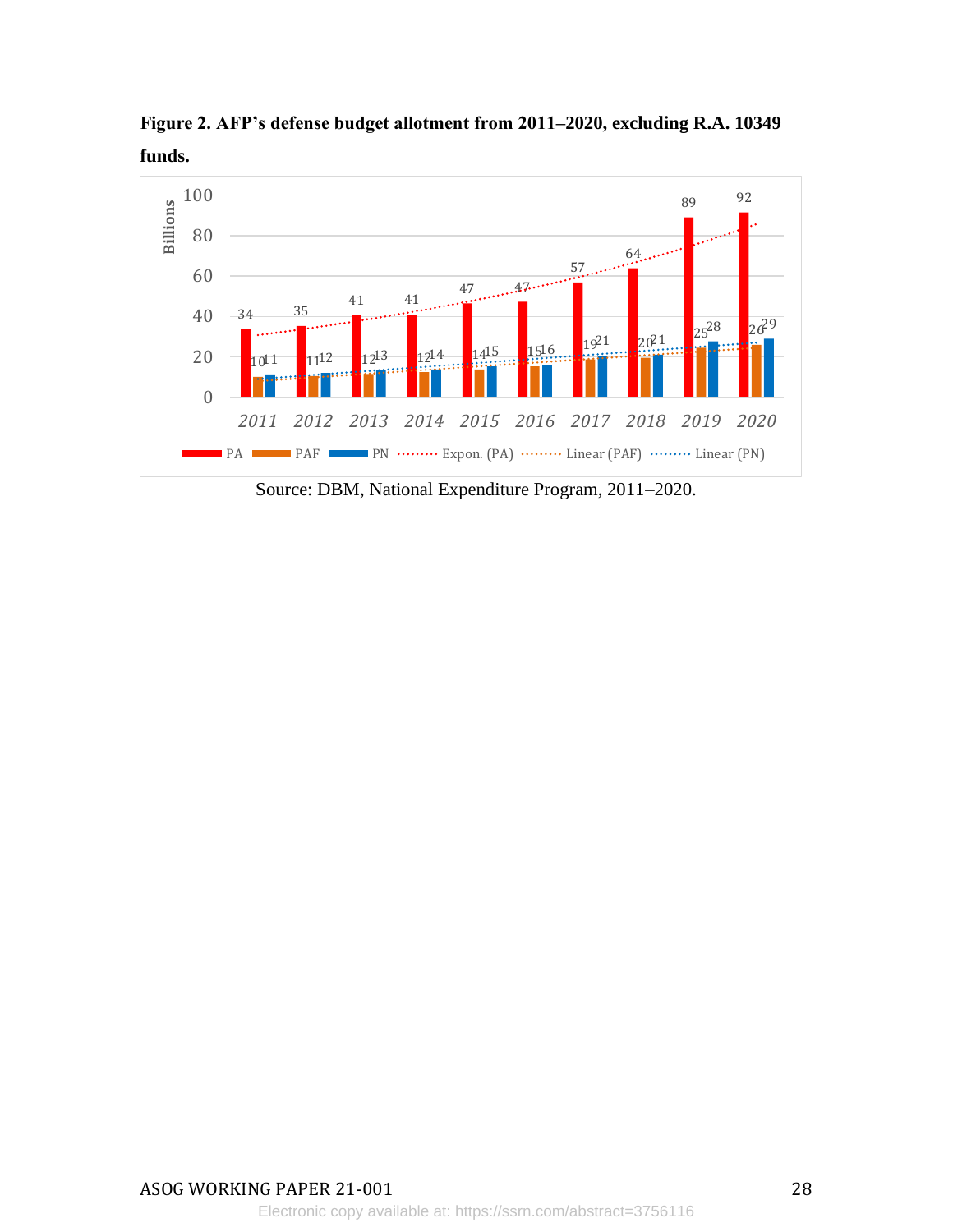**Figure 3. Philippine Army's defense budget breakdown from 2011 – 2020, excluding R.A. 10349 funds.**



Source: DBM, National Expenditure Program, 2011–2020.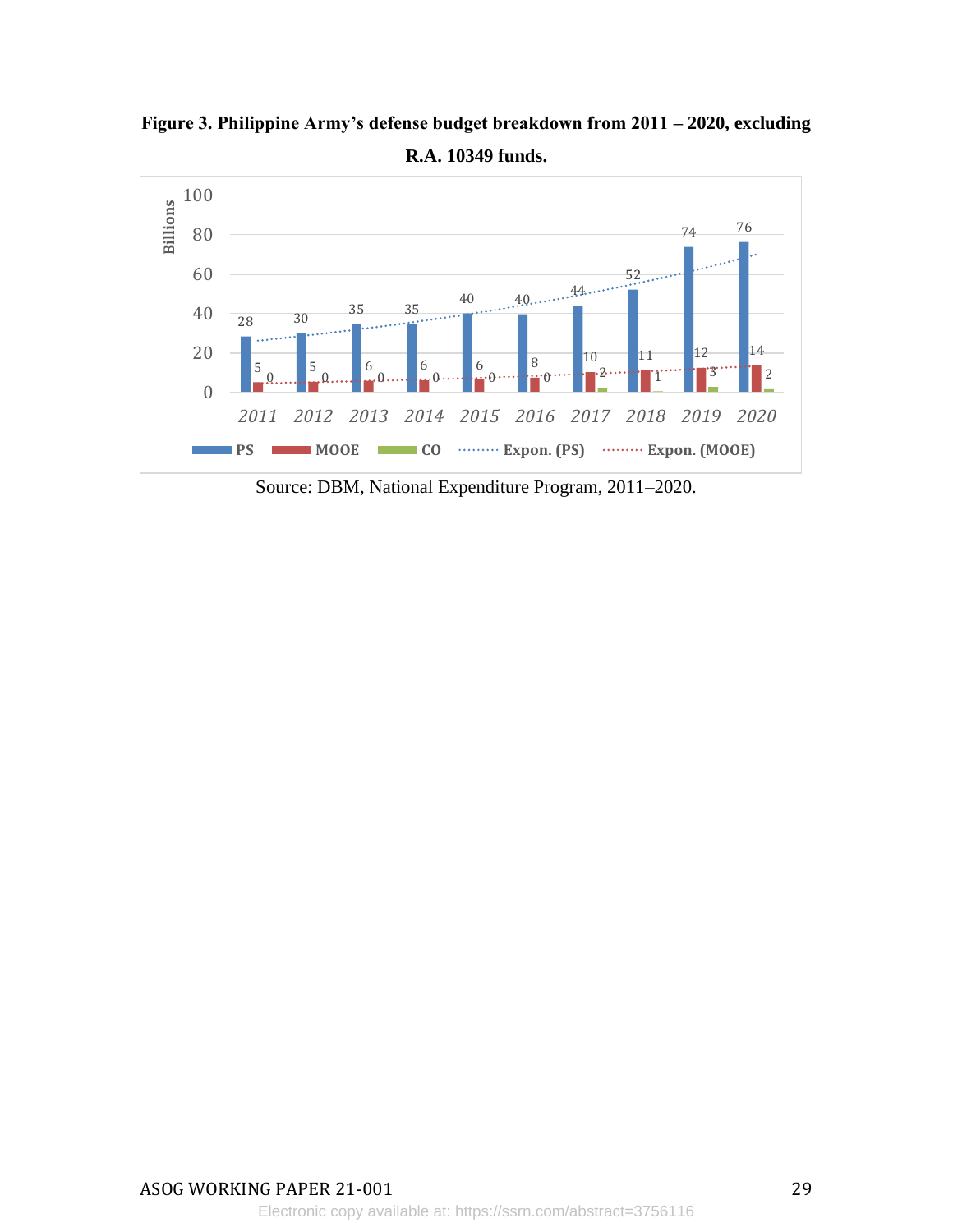**Figure 4. Philippine Air Force's defense budget breakdown from 2011–2020, excluding R.A. 10349 funds.** 



Source: DBM, National Expenditure Program, 2011–2020.





Source: DBM, National Expenditure Program, 2011–2020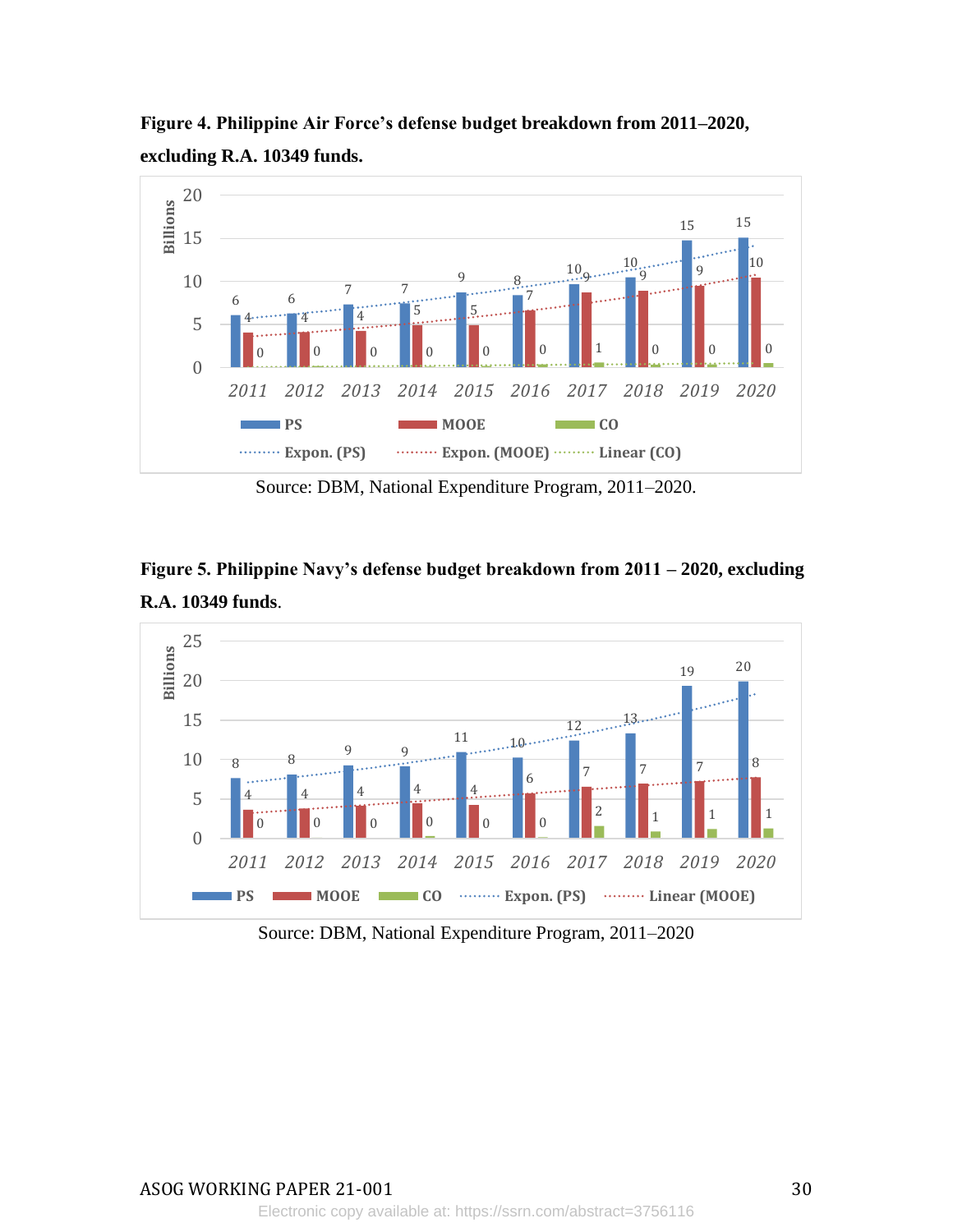|                  | <b>Second Horizon</b> | <b>Percent</b>         |
|------------------|-----------------------|------------------------|
|                  |                       | <i><b>Increase</b></i> |
| Php 16.8 billion | Php 47.7 billion      | 2.8%                   |
| Php 19.4 billion | Php 139.3 billion     | $7.2\%$                |
| Php 19.4 billion | Php 77.1 billion      | 3.9%                   |
| Php 19.4 billion | Php 35.9 billion      | 1.8%                   |
|                  | <b>First Horizon</b>  |                        |

**Table 2. Breakdown of AFP's R.A. 10349 funds.** 

Source: Collated by the authors.



**Figure 6. Comparison of AFP's defense budget for 2012 and their Horizon 1 funds.**

Source: Data on Horizon costs collated by authors.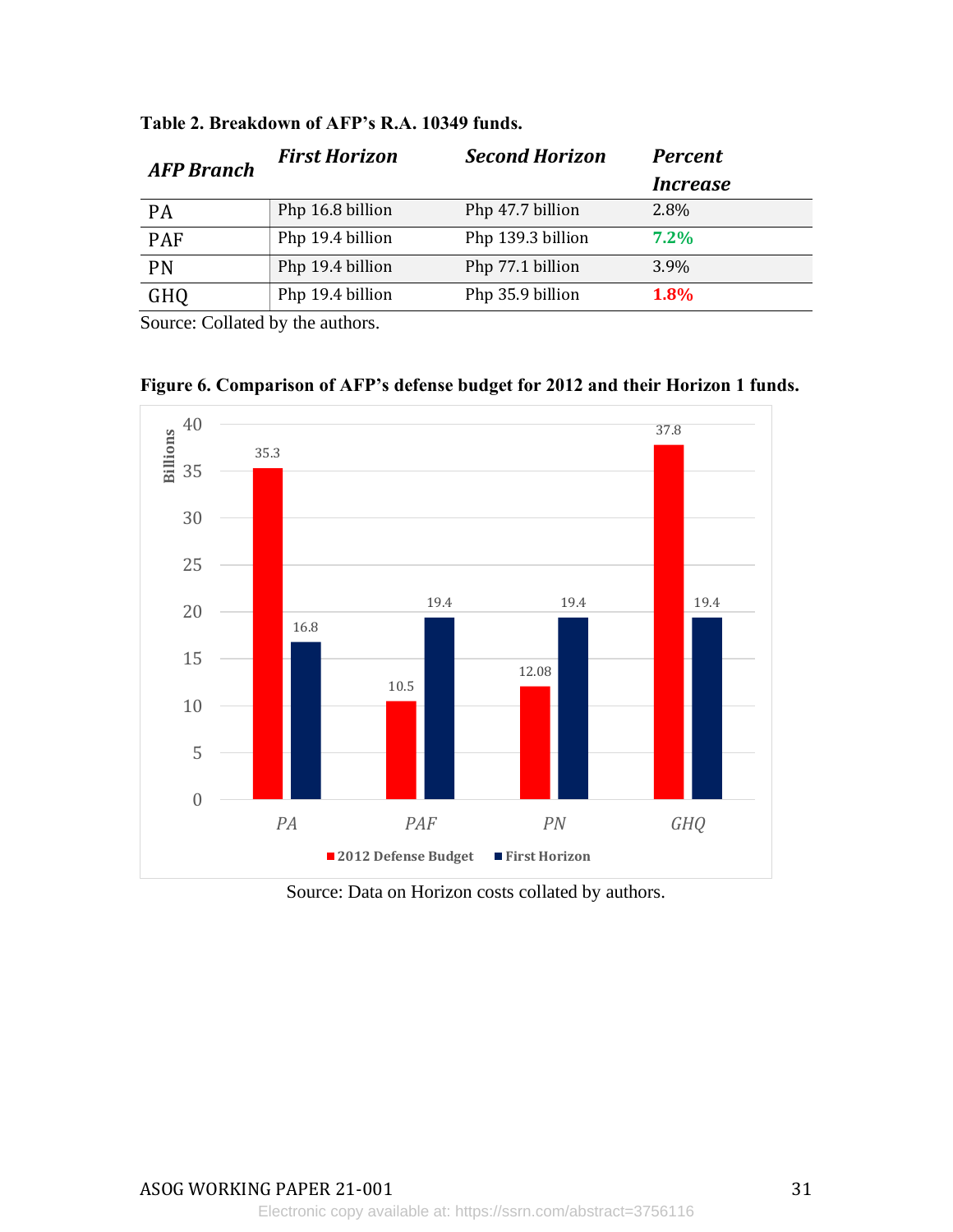

**Figure 6. Comparison of AFP's defense budget for 2018 and their Horizon 2 funds.** 

Source: Data on Horizon costs collated by authors.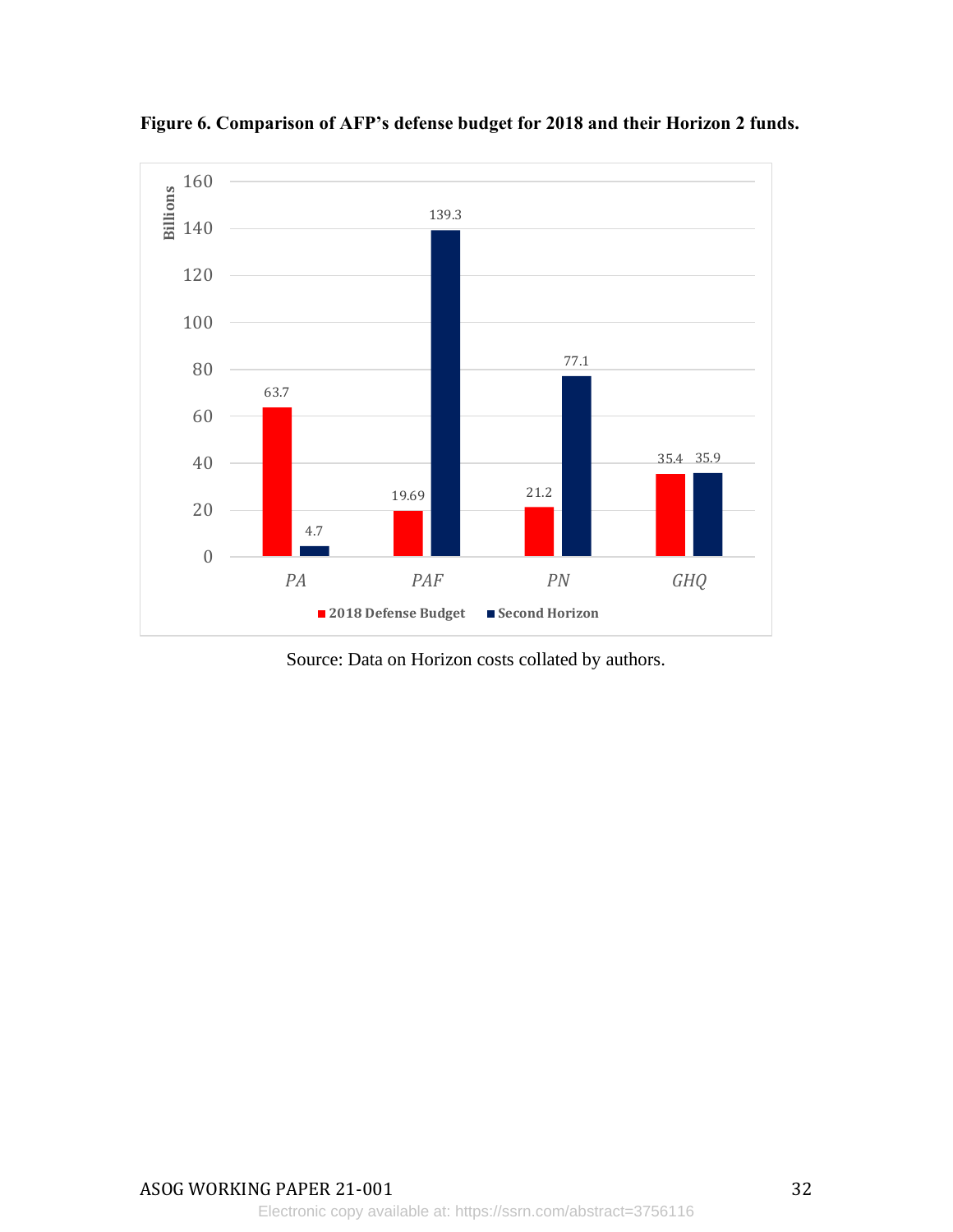

**Figure 8. Philippine military expenditure as percentage of gross domestic product, 2010–2018.** 

Source: Stockholm International Peace Research Institute (2018).